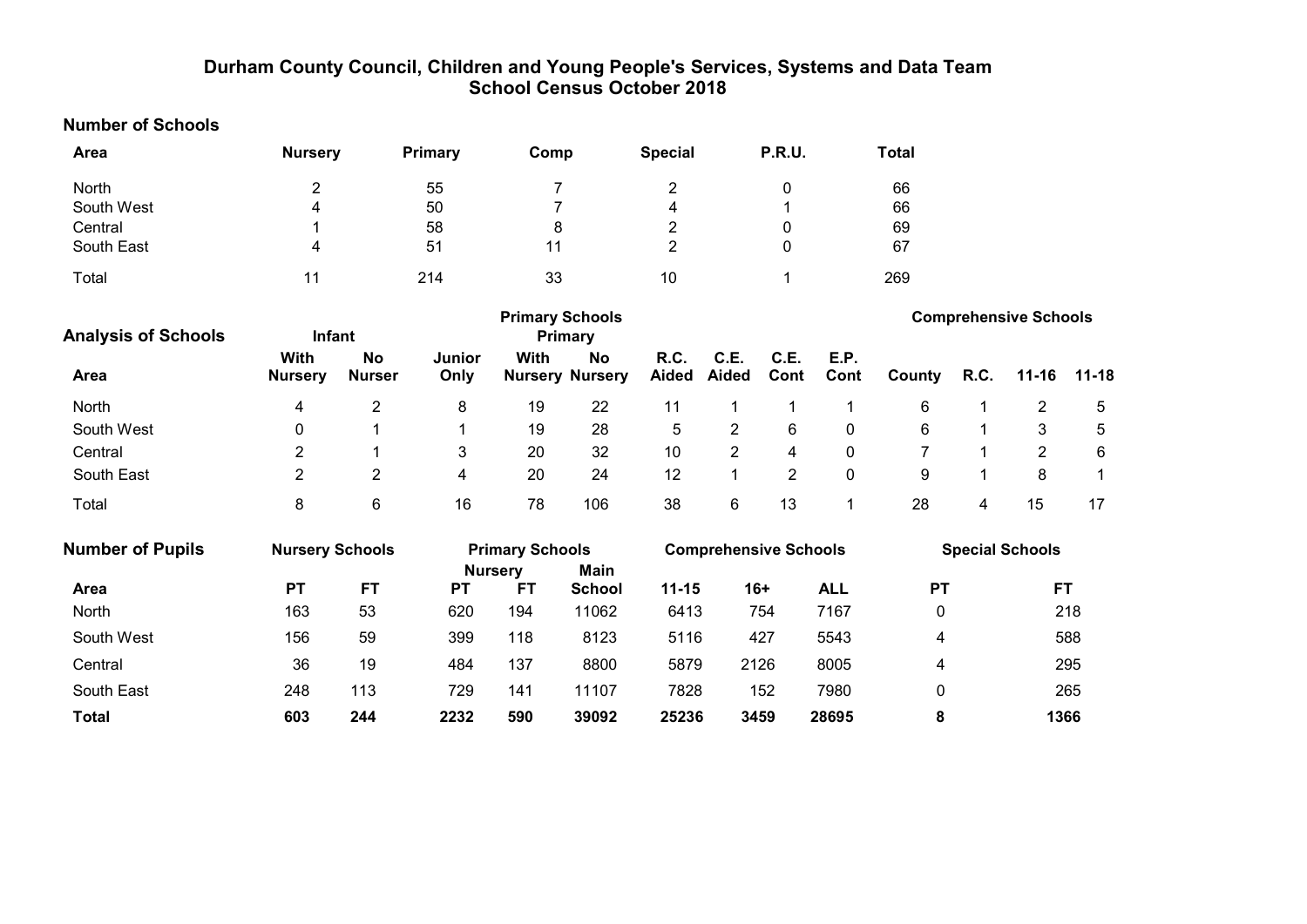# Nursery School and Nursery Unit Roll Totals by Pupil Age and Area School Census October 2018

|      |                                                  |                | Age 2 |           | Age 3          |           | Age 4    |           | <b>Total</b> |
|------|--------------------------------------------------|----------------|-------|-----------|----------------|-----------|----------|-----------|--------------|
| Area | <b>North</b>                                     | <b>PT</b>      | FT    | <b>PT</b> | <b>FT</b>      | <b>PT</b> | FT       | <b>PT</b> | FT.          |
| No.  | <b>Schools</b>                                   |                |       |           |                |           |          |           |              |
| 1014 | <b>Oxhill Nursery</b>                            | 56             | 0     | 58        | 27             | 6         | 0        | 120       | 27           |
| 1033 | <b>Beechdale Nursery</b>                         | $\Omega$       | 0     | 42        | 26             |           | $\Omega$ | 43        | 26           |
|      |                                                  | 56             | 0     | 100       | 53             | 7         | $\Omega$ | 163       | 53           |
| No.  | <b>Units</b>                                     |                |       |           |                |           |          |           |              |
| 2005 | <b>Pelton Community Primary</b>                  | 23             | 0     | 18        | 15             | 0         | 0        | 41        | 15           |
| 2021 | Sacriston Academy                                | 0              | 0     | 12        | 18             | 0         | 0        | 12        | 18           |
| 2105 | <b>Edmondsley Primary</b>                        | 0              | 0     | 9         | 7              | 0         | 0        | 9         | 7            |
| 2108 | Lumley Medway Infant                             | 0              | 0     | 23        | 12             | 0         | 0        | 23        | 12           |
| 2126 | Woodlea Primary                                  | 0              | 0     | 7         | 13             | 0         | 0        | 7         | 13           |
| 2205 | <b>Beamish Primary</b>                           | 0              | 0     | 3         | 2              | 0         | 0        | 3         | 2            |
| 2208 | <b>Collierley Primary</b>                        | $\overline{2}$ | 0     | 13        | 8              | 0         | 0        | 15        | 8            |
| 2210 | Catchgate Primary                                | 20             | 0     | 39        | 0              |           | 0        | 60        | 0            |
| 2225 | South Stanley Infant                             | 10             | 0     | 15        | 6              |           | 0        | 26        | 6            |
| 2232 | <b>Burnside Primary</b>                          | 0              | 0     | 12        | 3              | 0         | 0        | 12        | 3            |
| 2234 | <b>Burnopfield Primary</b>                       | 2              | 0     | 35        | 0              | 0         | 0        | 37        | 0            |
| 2259 | Leadgate Primary                                 | $\Omega$       | 0     | 13        | 0              | 0         | 0        | 13        | 0            |
| 2261 | <b>Burnhope Primary</b>                          | 0              | 0     | 15        | $\overline{2}$ |           | 0        | 16        | 2            |
| 2269 | The Grove Primary                                |                | 0     | 21        | 6              | 0         | 0        | 25        | 6            |
| 2272 | <b>Delves Lane Primary</b>                       | 8              | 0     | 39        | 0              | 0         | 0        | 47        | 0            |
| 2276 | Moorside Primary                                 |                |       | 13        | 2              | 0         | 0        | 20        | 3            |
| 2729 | <b>Langley Park Primary</b>                      | 16             | 0     | 19        | 6              | 0         | 0        | 35        | 6            |
| 2744 | Roseberry Primary                                | 14             | 0     | 30        | 10             | 0         | 0        | 44        | 10           |
| 2745 | <b>Bullion Lane Primary</b>                      | 16             | 0     | 27        | 6              | 0         | 0        | 43        | 6            |
| 2749 | <b>Benfieldside Primary</b>                      | 0              | 0     | 28        | 8              | 0         | 0        | 28        | 8            |
| 2943 | Newker Primary                                   | 0              | 0     | 21        | 11             | 0         | 0        | 21        | 11           |
| 3213 | Lanchester Endowed Parochial Primary             | 0              | 0     | 38        | 25             | 0         | 0        | 38        | 25           |
| 3346 | St. Benet's Roman Catholic Voluntary Aided       | 0              | 0     | 20        | 17             | 0         | 0        | 20        | 17           |
| 3404 | St Patrick's RC Voluntary Aided Primary, Consett | $\Omega$       | 0     | 25        | 16             | 0         | 0        | 25        | 16           |
|      |                                                  | 122            |       | 495       | 193            | 3         | 0        | 620       | 194          |
|      |                                                  | 178            |       | 595       | 246            | 10        | 0        | 783       | 247          |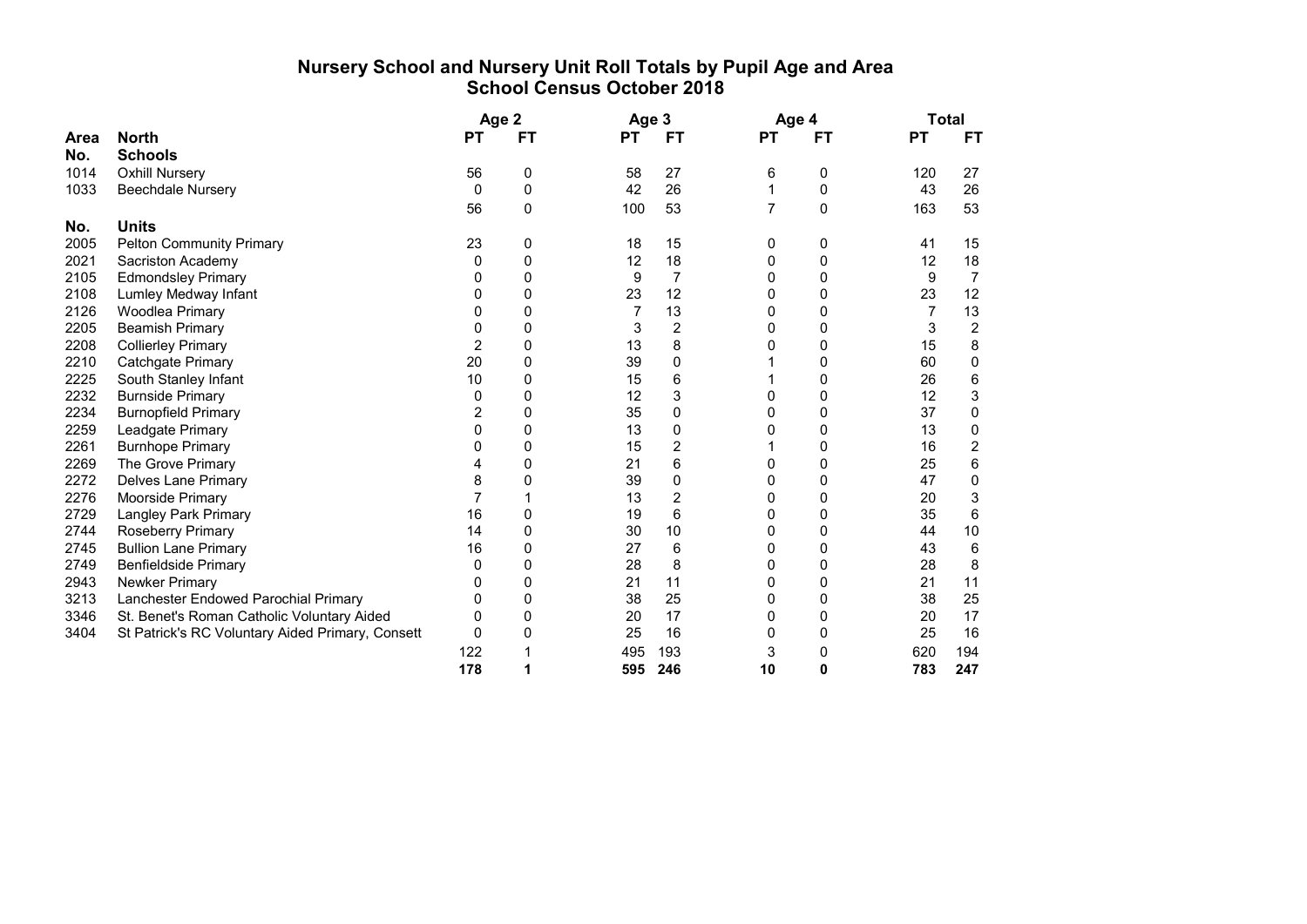|             |                                             | Age 2        |    | Age 3 |     |              | Age 4 |           | Total |
|-------------|---------------------------------------------|--------------|----|-------|-----|--------------|-------|-----------|-------|
| <b>Area</b> | <b>South West</b>                           | PТ           | FТ | РT    | FТ  | <b>PT</b>    | FТ    | <b>PT</b> | FТ    |
| No.         | <b>Schools</b>                              |              |    |       |     |              |       |           |       |
| 1018        | <b>Aclet Close Nursery</b>                  | 20           | 0  | 19    | 6   | $\mathbf{0}$ | 0     | 39        | 6     |
| 1021        | <b>Oxclose Nursery</b>                      | 28           | 0  | 27    | 24  |              | 0     | 58        | 24    |
| 1024        | <b>Etherley Lane Nursery</b>                | 15           | 0  | 22    | 9   |              | 0     | 38        | 9     |
| 1040        | <b>Tudhoe Moor Nursery</b>                  |              | 0  | 19    | 20  |              | 0     | 21        | 20    |
|             |                                             | 64           | 0  | 87    | 59  | 2            | 0     | 156       | 59    |
| No.         | <b>Units</b>                                |              |    |       |     |              |       |           |       |
| 2001        | Middlestone Moor Primary                    | 2            | 0  | 15    | 6   |              | 0     | 17        | 6     |
| 2002        | <b>Chilton Primary</b>                      | 0            | 0  | 15    | 16  |              | 0     | 15        | 16    |
| 2003        | North Park Primary                          | 2            |    | 14    | 0   |              | 0     | 16        | 0     |
| 2009        | Victoria Lane Academy                       | 2            | 0  | 8     | 5   |              | 0     | 10        | 5     |
| 2330        | <b>Oakley Cross Primary</b>                 |              | 0  | 18    | 0   |              | 0     | 26        | 0     |
| 2370        | <b>West Cornforth Primary</b>               | 17           | 0  | 17    | 12  | 0            | 0     | 34        | 12    |
| 2385        | Dean Bank Primary                           | 6            | 0  | 11    | 0   |              | 0     | 17        | 0     |
| 2397        | <b>Cleves Cross Primary</b>                 |              | 0  |       | 30  | 0            | 0     |           | 30    |
| 2400        | Broom Cottages Primary and Nursery          |              | 0  | 19    | 9   |              | 0     | 20        | 9     |
| 2419        | St. Helen Auckland Primary                  | 14           | 0  | 19    | 0   |              | 0     | 33        | 0     |
| 2430        | Middleton-in-Teesdale Primary               | $\mathbf{0}$ | 0  | 15    | 2   |              | 0     | 16        |       |
| 2438        | Timothy Hackworth Primary                   | 15           | 0  | 24    |     |              | 0     | 39        |       |
| 2440        | Cockfield Primary                           |              | 0  | 7     | 6   |              | 0     |           | 6     |
| 2442        | Montalbo Primary                            |              |    | 14    | 5   |              | Ω     | 14        | 5     |
| 3130        | Evenwood C.E. (Controlled) Primary          |              |    | 8     |     |              | 0     | 8         | 4     |
| 3462        | St. Wilfrid's RC Voluntary Aided Primary    |              |    | 8     |     |              | 0     | 8         | 8     |
| 3513        | St. John's Church of England Aided Primary, |              |    | 37    | 0   |              | 0     | 37        | 0     |
| 3516        | <b>Prince Bishops Community Primary</b>     | 18           | 0  | 23    | 2   |              | 0     | 41        | 2     |
| 3523        | <b>Woodhouse Community Primary School</b>   | 15           |    | 25    | 6   |              | 0     | 40        | 6     |
|             |                                             | 99           |    | 298   | 117 | 2            | Ω     | 399       | 118   |
|             |                                             | 163          |    | 385   | 176 |              | n     | 555       | 177   |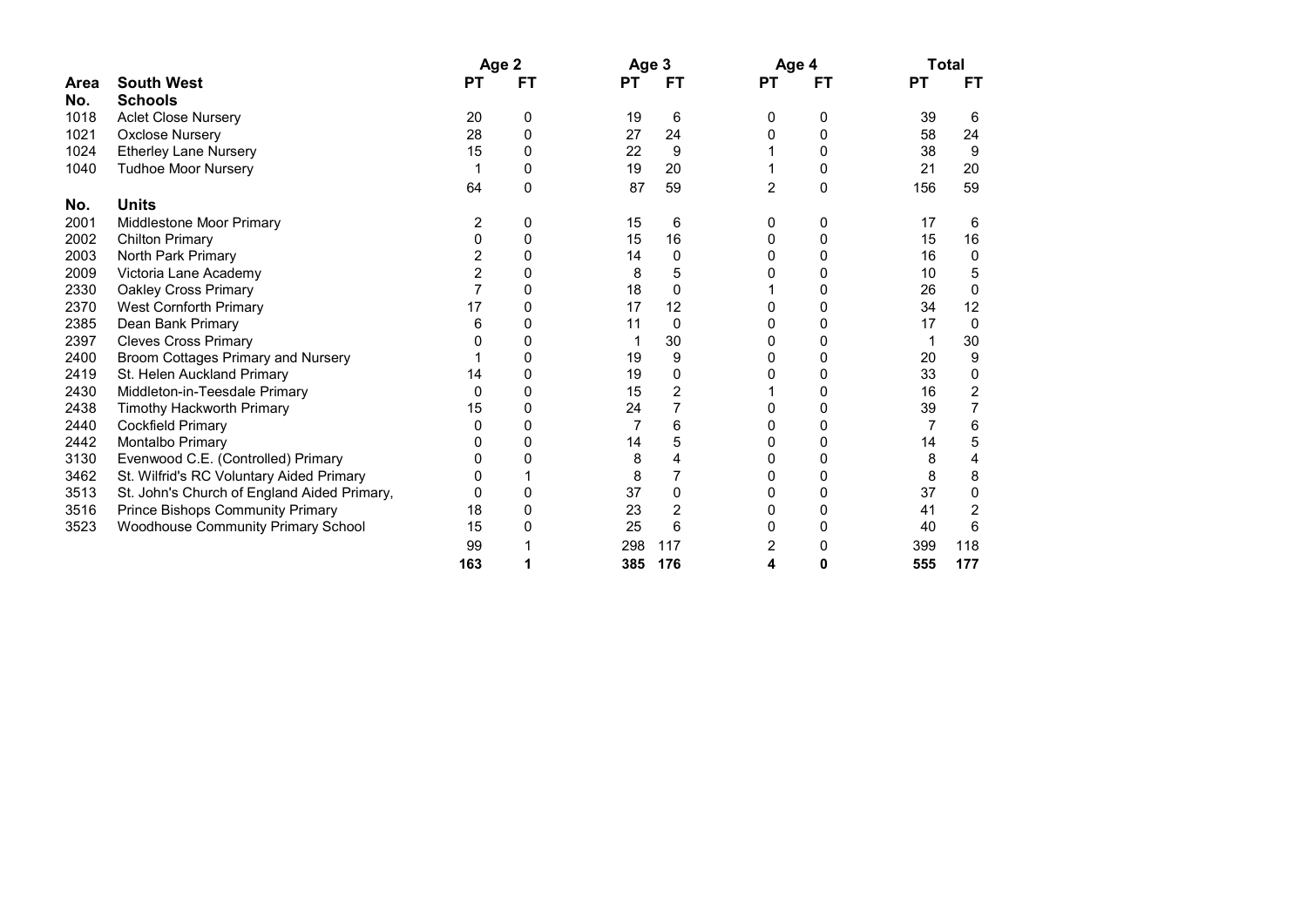|      |                                               |                | Age 2 | Age 3     |     |           | Age 4 |           | Total |
|------|-----------------------------------------------|----------------|-------|-----------|-----|-----------|-------|-----------|-------|
| Area | <b>Central</b>                                | PT             | FТ    | <b>PT</b> | FT  | <b>PT</b> | FT    | <b>PT</b> | FТ    |
| No.  | <b>Schools</b>                                |                |       |           |     |           |       |           |       |
| 1025 | Langley Moor Nursery                          | 8              | 0     | 25        | 19  | 3         | 0     | 36        | 19    |
|      |                                               | 8              | 0     | 25        | 19  | 3         | 0     | 36        | 19    |
| No.  | <b>Units</b>                                  |                |       |           |     |           |       |           |       |
| 2308 | <b>Crook Primary</b>                          | 8              | 0     | 18        | 11  |           | 0     | 27        | 11    |
| 2310 | Hartside Primary                              | 11             | 0     | 17        | 4   |           | 0     | 29        | 4     |
| 2311 | Peases West Primary                           | 6              | U     | 15        | 3   |           | 0     | 21        | 3     |
| 2326 | <b>Willington Primary</b>                     | 2              | 0     | 21        | 8   |           | 0     | 23        | 8     |
| 2329 | <b>Wolsingham Primary</b>                     | $\overline{2}$ | 0     | 6         | 9   | Ω         | 0     | 8         | 9     |
| 2374 | Kelloe Primary                                | 0              | 0     | 10        | 10  |           | 0     | 10        | 10    |
| 2389 | Bowburn Infant and Nursery                    | 24             | 0     | 22        | 12  | O         | 0     | 46        | 12    |
| 2453 | New Brancepeth Primary                        | 6              | 0     | 9         |     |           | 0     | 15        |       |
| 2470 | <b>Pittington Primary</b>                     |                |       | 15        | 0   | 2         | 0     | 17        | 0     |
| 2472 | Ludworth Primary                              |                |       | 15        | 6   | 0         | 0     | 22        |       |
| 2497 | <b>Esh Winning Primary</b>                    |                | 0     | 33        | 10  |           | 0     | 33        | 10    |
| 2499 | Laurel Avenue Community Primary School        |                | U     | 14        |     | O         | 0     | 14        |       |
| 2747 | Gilesgate Primary                             | 3              | 0     | 26        | 0   | 0         | 0     | 30        | 0     |
| 2751 | Framwellgate Moor Primary                     | 29             |       | 47        | 28  | 0         | 0     | 76        | 32    |
| 3085 | St. Stephen's Church of England Primary       | 0              | 0     | 12        | 0   | 2         | 0     | 14        | 0     |
| 3087 | Stanhope Barrington Church of England Primary | U              | 0     | 17        |     | 0         | 0     | 17        |       |
| 3165 | St. Oswald's C.E. (Aided) Primary             | 0              | 0     | 16        | 9   |           | 0     | 16        | 9     |
| 3421 | St. Cuthbert's RC Voluntary Aided Primary,    |                | 0     | 12        |     |           | 0     | 12        |       |
| 3485 | St. Hild's College Church of England Primary, |                | 0     | 17        | 0   |           | 0     | 25        |       |
| 3511 | Blessed John Duckett RC Voluntary Aided       |                | 0     | 6         | 5   |           | 0     |           | 5     |
| 3525 | <b>Brandon Primary School</b>                 |                |       | 22        | 11  |           | 0     | 22        | 11    |
|      |                                               | 106            | 5     | 370       | 132 |           | 0     | 484       | 137   |
|      |                                               | 114            | 5     | 395       | 151 | 10        | 0     | 520       | 156   |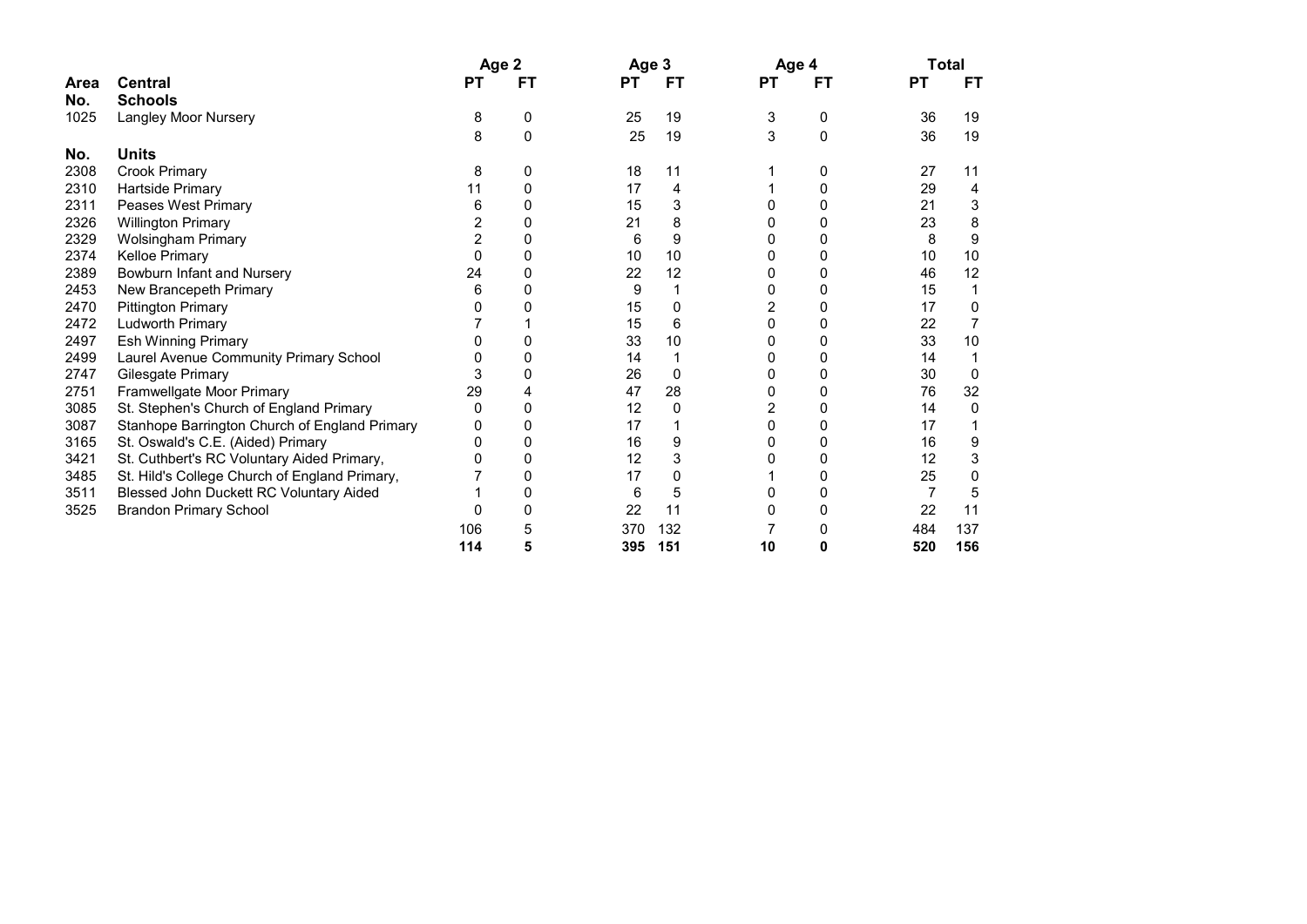|      |                                           | Age 2          |    | Age 3     |     | Age 4          |    |           | <b>Total</b> |
|------|-------------------------------------------|----------------|----|-----------|-----|----------------|----|-----------|--------------|
| Area | <b>South East</b>                         | PТ             | FT | <b>PT</b> | FТ  | <b>PT</b>      | FТ | <b>PT</b> | FT           |
| No.  | <b>Schools</b>                            |                |    |           |     |                |    |           |              |
| 1016 | <b>Wingate Nursery</b>                    | 0              | 0  | 30        | 39  | 0              | 0  | 30        | 39           |
| 1023 | Seaham Harbour Nursery                    | 53             | 0  | 34        | 22  | 0              | 0  | 87        | 22           |
| 1035 | Horden Nursery                            | 49             | 0  | 24        | 21  | 0              | 2  | 73        | 23           |
| 1038 | Rosemary Lane Nursery                     | 38             | 0  | 20        | 28  | 0              | 1  | 58        | 29           |
|      |                                           | 140            | 0  | 108       | 110 | 0              | 3  | 248       | 113          |
| No.  | <b>Units</b>                              |                |    |           |     |                |    |           |              |
| 2004 | Seascape Community Primary School         | 12             | 0  | 23        | 5   | 0              | 0  | 36        | 5            |
| 2010 | Stephenson Way Community Primary School   | 0              | 0  | 24        | 7   | 0              | 0  | 24        | 7            |
| 2019 | South Hetton Primary                      |                | 0  | 25        | 0   | 0              | 0  | 26        | $\mathbf{0}$ |
| 2020 | St. Joseph's RC Voluntary Aided Primary,  | 2              | 2  | 5         | 8   | 0              | 0  | 7         | 10           |
| 2043 | <b>Westlea Primary</b>                    |                | 0  | 31        | 9   | 0              | 0  | 32        | 9            |
| 2357 | <b>Bluebell Meadows</b>                   | 20             | 0  | 19        | 4   |                | 0  | 40        | 4            |
| 2399 | <b>Fishburn Primary</b>                   | 0              | 2  | 8         | 8   | 0              | 0  | 8         | 10           |
| 2509 | <b>Hesleden Primary</b>                   | 2              | 0  | 12        | 0   | 0              | 0  | 14        | 0            |
| 2516 | Deaf Hill Primary                         | 16             | 0  | 12        |     | 0              | 0  | 28        |              |
| 2523 | <b>Thornley Primary</b>                   | 0              | 0  | 12        | 3   | 0              | 0  | 12        | 3            |
| 2526 | Wheatley Hill Community Primary           | 21             | 0  | 26        | 9   | 0              | 0  | 47        | 9            |
| 2536 | <b>Shotton Primary</b>                    | 4              | 0  | 50        | 0   | 0              | 0  | 54        | 0            |
| 2540 | Acre Rigg Infant                          | 24             | 0  | 37        | 9   | 0              | 0  | 61        | 9            |
| 2593 | <b>Hardwick Primary</b>                   | 3              |    | 17        | 16  | 0              | 0  | 20        | 17           |
| 2708 | Horndale Infant                           | 2              | 0  | 29        | 0   | 0              | 0  | 31        | 0            |
| 2734 | Howletch Lane Primary                     | $\overline{2}$ | 0  | 37        | 0   | 0              | 0  | 39        | 0            |
| 2737 | <b>Blackhall Colliery Primary</b>         | 33             | 2  | 32        | 12  | 0              | 0  | 65        | 14           |
| 2743 | Sugar Hill Primary                        | 0              | 0  | 28        | 17  |                | 0  | 29        | 17           |
| 3510 | Our Lady of the Rosary RC Voluntary Aided |                | 0  | 20        | 6   | 0              | 0  | 27        | 6            |
| 3517 | Ribbon Academy                            | 0              | 0  | 77        |     | 0              | 0  | 77        |              |
| 3520 | <b>Seaview Primary</b>                    | 0              | 0  | 25        | 4   | 0              | 0  | 25        | 4            |
| 3524 | Seaham Trinity Primary School             | 0              |    | 27        | 8   | 0              | 0  | 27        | 9            |
|      |                                           | 150            | 8  | 576       | 133 | 2              | 0  | 729       | 141          |
|      |                                           | 290            | 8  | 684       | 243 | $\overline{2}$ | 3  | 977       | 254          |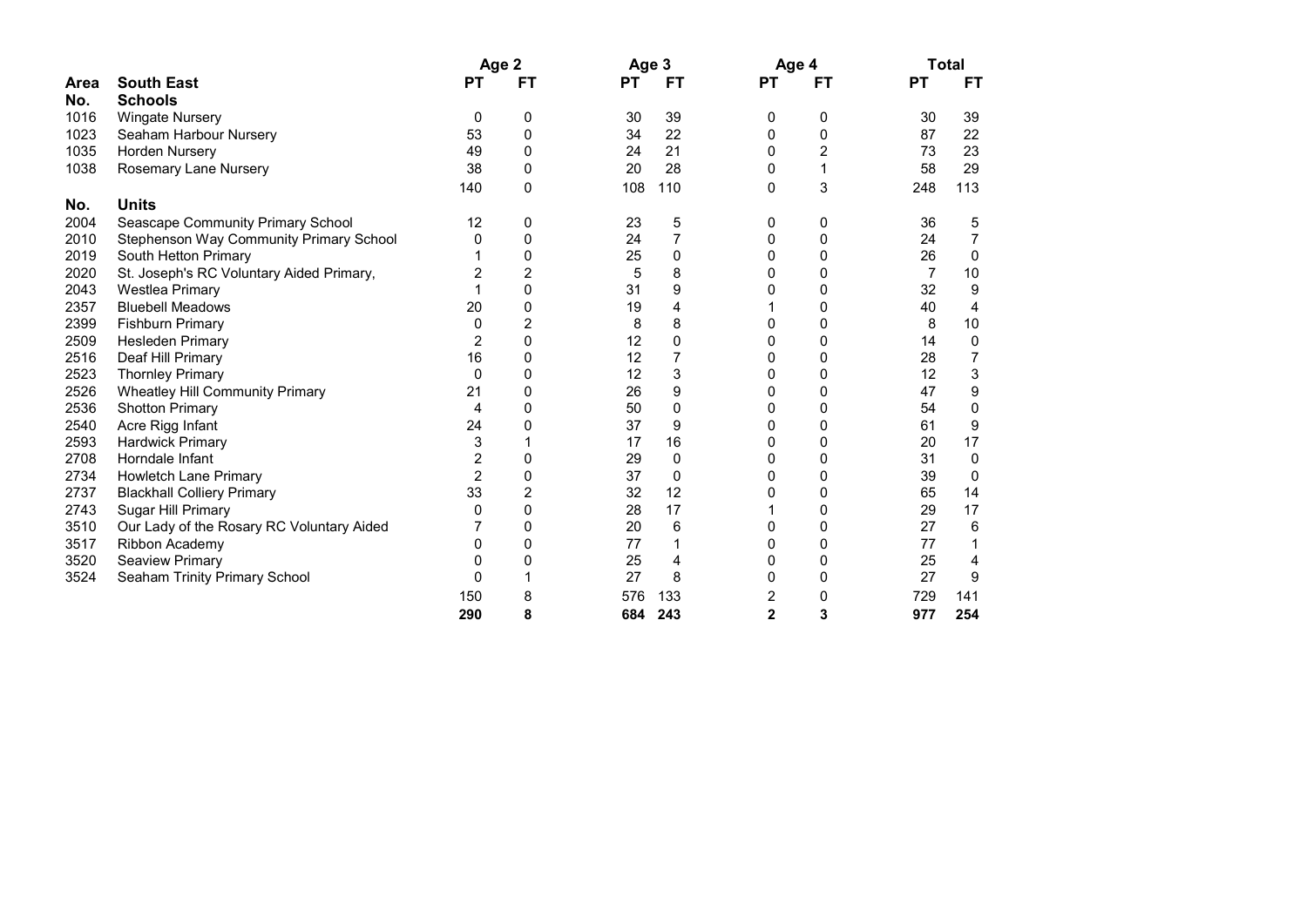#### Primary and Secondary School Roll Totals by Pupil Age and Planning Area of School School Census October 2018

| No.  | <b>School</b>                                                      | <5  | 5   | 6   |     | 8   | 9   | 10  | 11 | 12 | 13 | 14 | 15 | 16 | 17 | $18+$ | Total | Capacity |
|------|--------------------------------------------------------------------|-----|-----|-----|-----|-----|-----|-----|----|----|----|----|----|----|----|-------|-------|----------|
|      | <b>Planning Area</b><br><b>Seaham Primary</b><br>1.                |     |     |     |     |     |     |     |    |    |    |    |    |    |    |       |       |          |
| 2023 | New Seaham Primary                                                 | 37  | 38  | 37  | 37  | 38  | 38  | 38  | 0  |    |    |    |    |    |    |       | 263   | 266      |
| 3301 | St. Mary Magdalen RC Voluntary Aided                               | 40  | 45  | 43  | 44  | 44  | 31  | 43  | 0  |    |    |    |    |    |    |       | 290   | 266      |
| 3300 | St. Cuthbert's RC Voluntary Aided Primary,                         | 21  | 30  | 29  | 30  | 28  | 28  | 31  | 0  |    |    |    |    |    |    |       | 197   | 210      |
| 3520 | <b>Seaview Primary</b>                                             | 51  | 40  | 38  | 52  | 38  | 49  | 28  | 0  |    |    |    |    |    |    |       | 296   | 273      |
| 2000 | Ropery Walk Primary                                                | 35  | 42  | 38  | 40  | 34  | 34  | 30  | 0  |    |    |    |    |    |    |       | 253   | 266      |
| 2043 | <b>Westlea Primary</b>                                             | 24  | 37  | 28  | 38  | 31  | 34  | 36  | 0  |    |    |    |    |    |    |       | 228   | 266      |
| 3524 | Seaham Trinity Primary School                                      | 53  | 58  | 52  | 61  | 57  | 50  | 53  | 0  |    |    |    |    |    |    |       | 384   | 420      |
|      | Total in planning area                                             | 261 | 290 | 265 | 302 | 270 | 264 | 259 | 0  |    |    |    |    |    |    |       | 1911  | 1967     |
|      | Horden - Blackhall Primary<br><b>Planning Area</b><br>$\mathbf{2}$ |     |     |     |     |     |     |     |    |    |    |    |    |    |    |       |       |          |
| 2733 | <b>Yohden Primary</b>                                              | 19  | 25  | 29  | 29  | 22  | 13  | 22  | 0  |    |    |    |    |    |    |       | 159   | 270      |
| 2509 | <b>Hesleden Primary</b>                                            | 13  | 12  | 10  | 22  | 18  | 16  | 15  | 0  |    |    |    |    |    |    |       | 106   | 133      |
| 2534 | Cotsford Infant                                                    | 14  | 31  | 19  | 0   | 0   | 0   | 0   | 0  |    |    |    |    |    |    |       | 64    | 120      |
| 2532 | Cotsford Junior                                                    | 0   | 0   | 0   | 25  | 22  | 22  | 41  | 0  |    |    |    |    |    |    |       | 110   | 164      |
| 2018 | Dene House Primary                                                 | 33  | 40  | 38  | 48  | 37  | 35  | 44  | 0  |    |    |    |    |    |    |       | 275   | 350      |
| 3506 | St. Joseph's RC Voluntary Aided Primary,                           | 15  | 11  | 12  | 11  | 12  | 6   | 9   | 0  |    |    |    |    |    |    |       | 76    | 85       |
| 2737 | <b>Blackhall Colliery Primary</b>                                  | 29  | 36  | 39  | 33  | 25  | 33  | 26  | 0  |    |    |    |    |    |    |       | 221   | 360      |
| 3183 | Hutton Henry C.E. (Cont rolled) Primary                            | 4   | 14  |     | 13  | 12  | 13  | 8   | 0  |    |    |    |    |    |    |       | 71    | 56       |
| 3507 | Our Lady Star of the Sea RC Voluntary                              |     | 19  | 19  | 17  | 16  | 17  | 18  | 0  |    |    |    |    |    |    |       | 113   | 119      |
|      | <b>Total in planning area</b>                                      | 134 | 188 | 173 | 198 | 164 | 155 | 183 | 0  |    |    |    |    |    |    |       | 1195  | 1657     |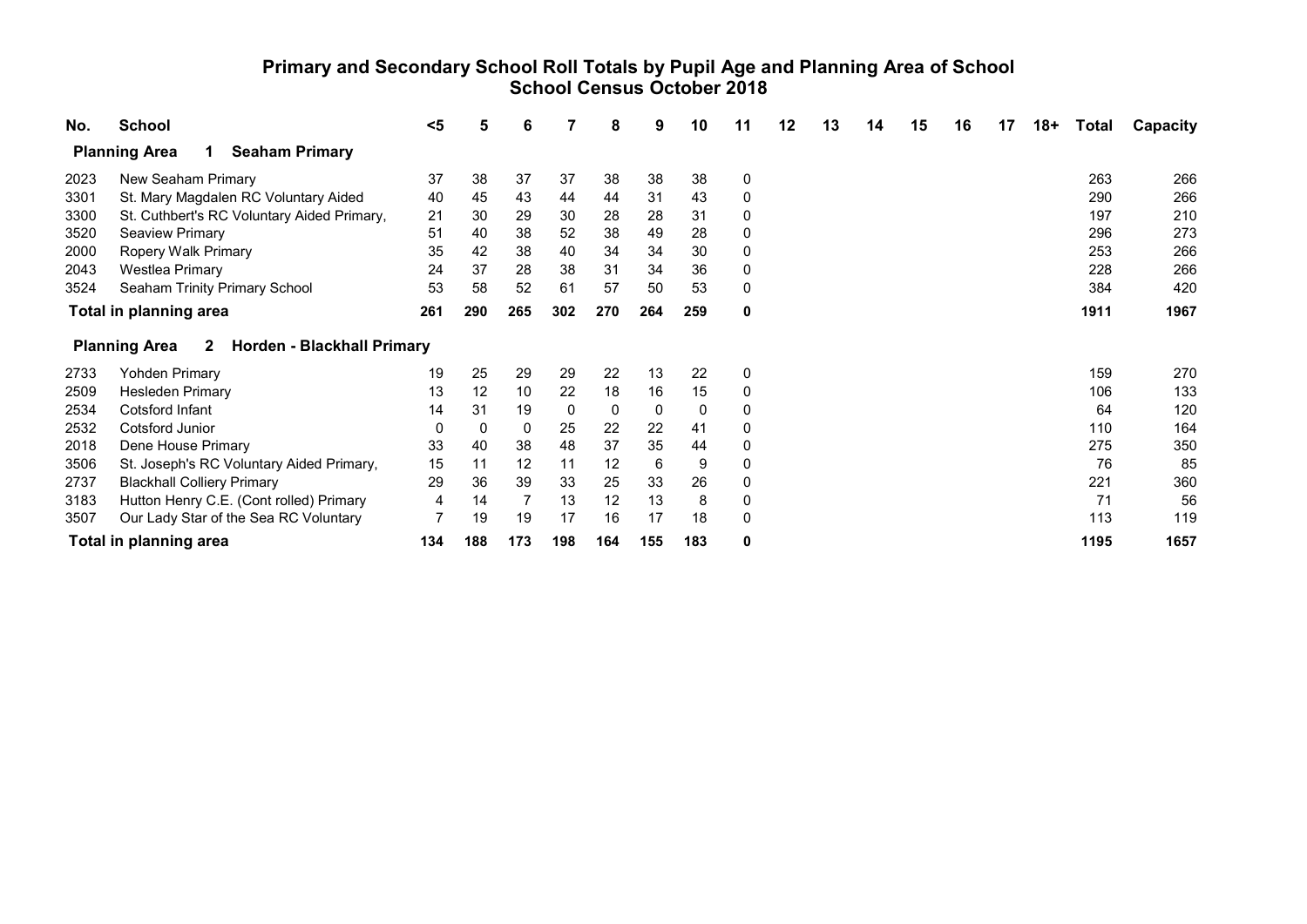| No.  | <b>School</b>                                                         | $5$      | 5        | 6   |             | 8   | 9           | 10  | 11        | 12 | 13 | 14 | 15 | 16 | 17 | $18+$ | <b>Total</b> | Capacity |
|------|-----------------------------------------------------------------------|----------|----------|-----|-------------|-----|-------------|-----|-----------|----|----|----|----|----|----|-------|--------------|----------|
|      | <b>Planning Area</b><br><b>Peterlee - Shotton Primary</b><br>3        |          |          |     |             |     |             |     |           |    |    |    |    |    |    |       |              |          |
| 3527 | <b>Shotton Hall Primary</b>                                           | 50       | 50       | 47  | 50          | 50  | 48          | 50  | $\pmb{0}$ |    |    |    |    |    |    |       | 345          | 350      |
| 2536 | <b>Shotton Primary</b>                                                | 37       | 38       | 41  | 42          | 46  | 44          | 55  | 0         |    |    |    |    |    |    |       | 303          | 399      |
| 2540 | Acre Rigg Infant                                                      | 60       | 70       | 62  | $\mathbf 0$ | 0   | $\mathbf 0$ | 0   | 0         |    |    |    |    |    |    |       | 192          | 192      |
| 3510 | Our Lady of the Rosary RC Voluntary Aided                             | 32       | 46       | 42  | 31          | 36  | 40          | 40  | 0         |    |    |    |    |    |    |       | 267          | 315      |
| 3504 | Our Lady of Lourdes RC Voluntary Aided                                | 24       | 25       | 29  | 25          | 29  | 13          | 21  | 0         |    |    |    |    |    |    |       | 166          | 112      |
| 2734 | Howletch Lane Primary                                                 | 55       | 57       | 56  | 55          | 55  | 51          | 45  | 0         |    |    |    |    |    |    |       | 374          | 399      |
| 2004 | Seascape Community Primary School                                     | 33       | 40       | 29  | 42          | 30  | 32          | 34  | 0         |    |    |    |    |    |    |       | 240          | 357      |
| 2019 | South Hetton Primary                                                  | 30       | 34       | 24  | 28          | 32  | 31          | 22  | 0         |    |    |    |    |    |    |       | 201          | 245      |
| 2008 | Acre Rigg Academy                                                     | $\Omega$ | $\Omega$ | 0   | 70          | 71  | 59          | 56  | 0         |    |    |    |    |    |    |       | 256          | 268      |
|      | Total in planning area                                                | 321      | 360      | 330 | 343         | 349 | 318         | 323 | 0         |    |    |    |    |    |    |       | 2344         | 2637     |
|      | <b>Thornley - Wheatley Hill Primary</b><br><b>Planning Area</b><br>4  |          |          |     |             |     |             |     |           |    |    |    |    |    |    |       |              |          |
| 3502 | St. Godric's RC Voluntary Aided Primary,                              | 7        | 10       | 15  | 12          | 15  | 13          | 15  | 0         |    |    |    |    |    |    |       | 87           | 105      |
| 2523 | <b>Thornley Primary</b>                                               | 29       | 28       | 31  | 26          | 22  | 24          | 22  | 0         |    |    |    |    |    |    |       | 182          | 196      |
| 2526 | Wheatley Hill Community Primary                                       | 29       | 32       | 31  | 23          | 32  | 25          | 24  | 0         |    |    |    |    |    |    |       | 196          | 210      |
|      | Total in planning area                                                | 65       | 70       | 77  | 61          | 69  | 62          | 61  | 0         |    |    |    |    |    |    |       | 465          | 511      |
|      | <b>Planning Area</b><br>5<br><b>Wingate Primary</b>                   |          |          |     |             |     |             |     |           |    |    |    |    |    |    |       |              |          |
| 3505 | St. Mary's RC Voluntary Aided Primary,                                | 13       | 5        | 6   | 9           | 8   | 8           | 9   | 0         |    |    |    |    |    |    |       | 58           | 84       |
| 2531 | <b>Wingate Primary</b>                                                | 44       | 60       | 48  | 56          | 44  | 56          | 49  | 0         |    |    |    |    |    |    |       | 357          | 155      |
|      | Total in planning area                                                | 57       | 65       | 54  | 65          | 52  | 64          | 58  | 0         |    |    |    |    |    |    |       | 415          | 239      |
|      | <b>Planning Area</b><br><b>Murton Primary</b><br>6                    |          |          |     |             |     |             |     |           |    |    |    |    |    |    |       |              |          |
| 3517 | Ribbon Academy                                                        | 73       | 66       | 64  | 89          | 72  | 72          | 67  | 0         |    |    |    |    |    |    |       | 503          | 600      |
| 3501 | St. Joseph's Catholic Primary, Murton                                 | 22       | 30       | 24  | 23          | 22  | 19          | 15  | 0         |    |    |    |    |    |    |       | 155          | 147      |
|      | Total in planning area                                                | 95       | 96       | 88  | 112         | 94  | 91          | 82  | 0         |    |    |    |    |    |    |       | 658          | 747      |
|      | <b>Planning Area</b><br><b>Easington Primary</b><br>$7\phantom{.000}$ |          |          |     |             |     |             |     |           |    |    |    |    |    |    |       |              |          |
| 3182 | Easington C.E. (Controlled) Primary                                   | 22       | 17       | 25  | 14          | 20  | 18          | 13  | 0         |    |    |    |    |    |    |       | 129          | 147      |
| 2746 | <b>Easington Colliery Primary</b>                                     | 53       | 80       | 68  | 89          | 79  | 70          | 82  | 0         |    |    |    |    |    |    |       | 521          | 567      |
|      | Total in planning area                                                | 75       | 97       | 93  | 103         | 99  | 88          | 95  | 0         |    |    |    |    |    |    |       | 650          | 714      |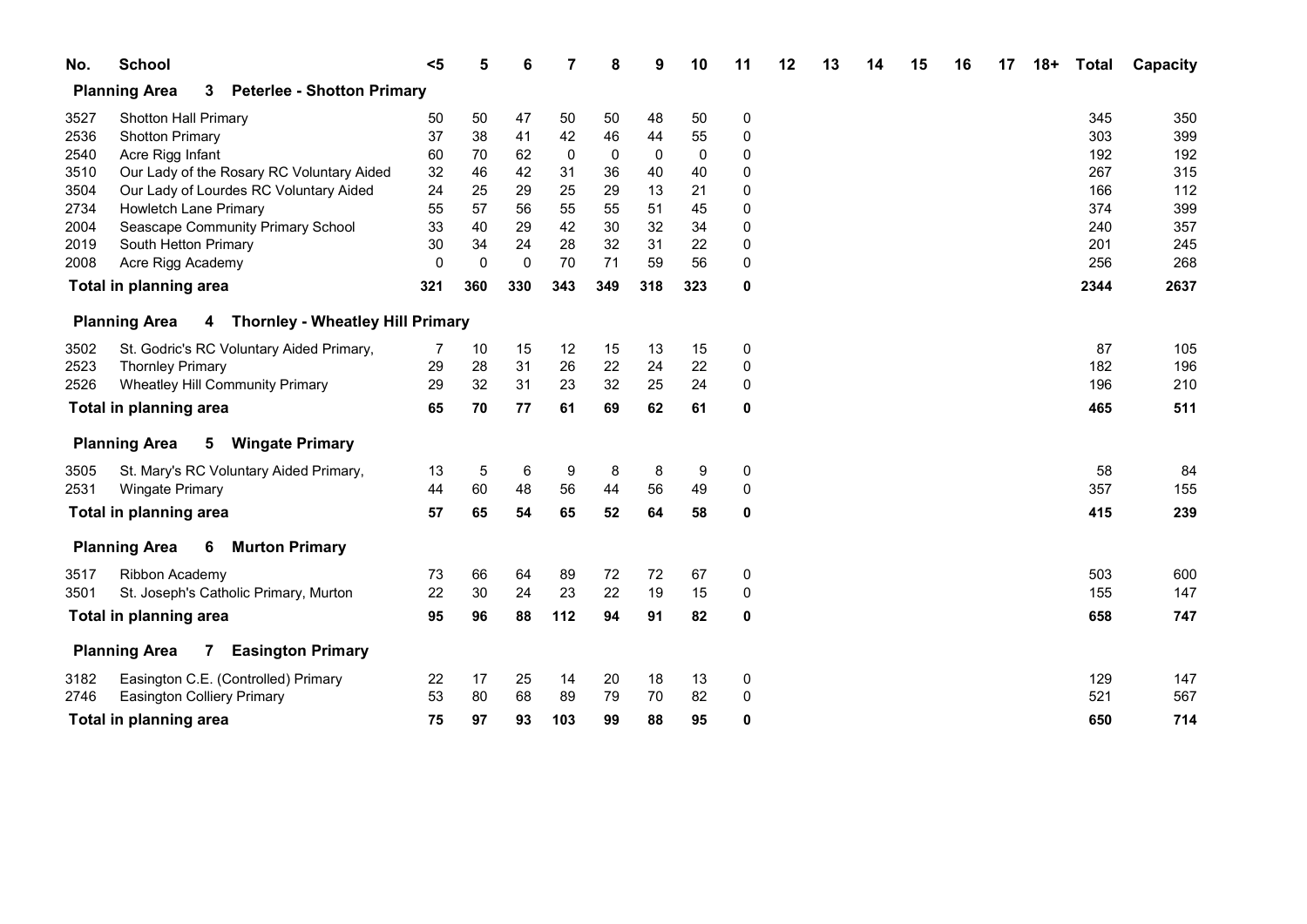| No.  | <b>School</b>                                                | $5$ |     |     |     | 8   | 9   | 10  | 11       | 12 | 13 | 14 | 15 | 16 | 17 | $18+$ | <b>Total</b> | Capacity |
|------|--------------------------------------------------------------|-----|-----|-----|-----|-----|-----|-----|----------|----|----|----|----|----|----|-------|--------------|----------|
|      | <b>Planning Area</b><br><b>Trimdon - Kelloe Primary</b><br>8 |     |     |     |     |     |     |     |          |    |    |    |    |    |    |       |              |          |
| 2516 | Deaf Hill Primary                                            | 20  | 17  | 16  | 15  | 26  | 14  | 22  | 0        |    |    |    |    |    |    |       | 130          | 161      |
| 2374 | <b>Kelloe Primary</b>                                        | 19  | 13  | 9   | 13  | 13  | 14  | 17  | 0        |    |    |    |    |    |    |       | 98           | 147      |
| 2357 | <b>Bluebell Meadows</b>                                      | 43  | 42  | 48  | 36  | 31  | 40  | 40  | 0        |    |    |    |    |    |    |       | 280          | 84       |
| 3442 | St. William's RC Voluntary Aided Primary,                    | 12  | 20  | 16  | 21  | 20  | 20  | 18  | 0        |    |    |    |    |    |    |       | 127          | 126      |
|      | Total in planning area                                       | 94  | 92  | 89  | 85  | 90  | 88  | 97  | 0        |    |    |    |    |    |    |       | 635          | 518      |
|      | Sedgefield - Fishburn Primary<br><b>Planning Area</b><br>9   |     |     |     |     |     |     |     |          |    |    |    |    |    |    |       |              |          |
| 2563 | Sedgefield Primary                                           | 30  | 30  | 23  | 33  | 26  | 32  | 32  | 0        |    |    |    |    |    |    |       | 206          | 238      |
| 2399 | <b>Fishburn Primary</b>                                      | 19  | 30  | 23  | 18  | 24  | 17  | 25  | 0        |    |    |    |    |    |    |       | 156          | 210      |
| 2593 | <b>Hardwick Primary</b>                                      | 30  | 30  | 30  | 30  | 29  | 31  | 31  | 0        |    |    |    |    |    |    |       | 211          | 210      |
|      | Total in planning area                                       | 79  | 90  | 76  | 81  | 79  | 80  | 88  | 0        |    |    |    |    |    |    |       | 573          | 658      |
|      | 10 Spennymoor Primary<br><b>Planning Area</b>                |     |     |     |     |     |     |     |          |    |    |    |    |    |    |       |              |          |
| 2351 | <b>Byers Green Primary</b>                                   | 8   | 11  | 11  | 15  | 15  | 12  | 15  | 0        |    |    |    |    |    |    |       | 87           | 112      |
| 2016 | Rosa Street Academy                                          | 18  | 18  | 28  | 25  | 36  | 23  | 30  | 0        |    |    |    |    |    |    |       | 178          | 210      |
| 2003 | North Park Primary                                           | 29  | 23  | 21  | 29  | 31  | 29  | 28  | 0        |    |    |    |    |    |    |       | 190          | 210      |
| 2394 | <b>Oxclose Primary</b>                                       | 43  | 42  | 43  | 42  | 42  | 41  | 38  | 0        |    |    |    |    |    |    |       | 291          | 266      |
| 2001 | Middlestone Moor Primary                                     | 26  | 41  | 42  | 41  | 38  | 42  | 30  | 0        |    |    |    |    |    |    |       | 260          | 266      |
| 2750 | <b>King Street Primary</b>                                   | 27  | 28  | 29  | 32  | 29  | 33  | 34  | 0        |    |    |    |    |    |    |       | 212          | 238      |
| 3444 | St. Charles' RC Voluntary Aided Primary,                     | 30  | 30  | 30  | 30  | 31  | 28  | 28  | 0        |    |    |    |    |    |    |       | 207          | 210      |
| 2379 | <b>Tudhoe Colliery Primary</b>                               | 30  | 30  | 29  | 30  | 30  | 22  | 28  | $\Omega$ |    |    |    |    |    |    |       | 199          | 157      |
|      | Total in planning area                                       | 211 | 223 | 233 | 244 | 252 | 230 | 231 | 0        |    |    |    |    |    |    |       | 1624         | 1669     |
|      | <b>Ferryhill Primary</b><br><b>Planning Area</b><br>11       |     |     |     |     |     |     |     |          |    |    |    |    |    |    |       |              |          |
| 2400 | Broom Cottages Primary and Nursery                           | 40  | 33  | 42  | 43  | 42  | 29  | 35  | 0        |    |    |    |    |    |    |       | 264          | 300      |
| 2370 | <b>West Cornforth Primary</b>                                | 23  | 30  | 24  | 28  | 22  | 21  | 20  | 0        |    |    |    |    |    |    |       | 168          | 200      |
| 2385 | Dean Bank Primary                                            | 16  | 28  | 22  | 23  | 23  | 20  | 25  | 0        |    |    |    |    |    |    |       | 157          | 240      |
| 2397 | <b>Cleves Cross Primary</b>                                  | 30  | 27  | 30  | 30  | 32  | 30  | 31  | 0        |    |    |    |    |    |    |       | 210          | 210      |
| 3441 | St.Michael's C.E. (Aided) Primary (Bishop                    | 23  | 18  | 15  | 15  | 18  | 17  | 17  | 0        |    |    |    |    |    |    |       | 123          | 119      |
| 2368 | <b>Ferryhill Station Primary</b>                             | 9   | 8   | 8   | 17  | 8   | 13  | 11  | 0        |    |    |    |    |    |    |       | 74           | 112      |
|      | Total in planning area                                       | 141 | 144 | 141 | 156 | 145 | 130 | 139 | 0        |    |    |    |    |    |    |       | 996          | 1181     |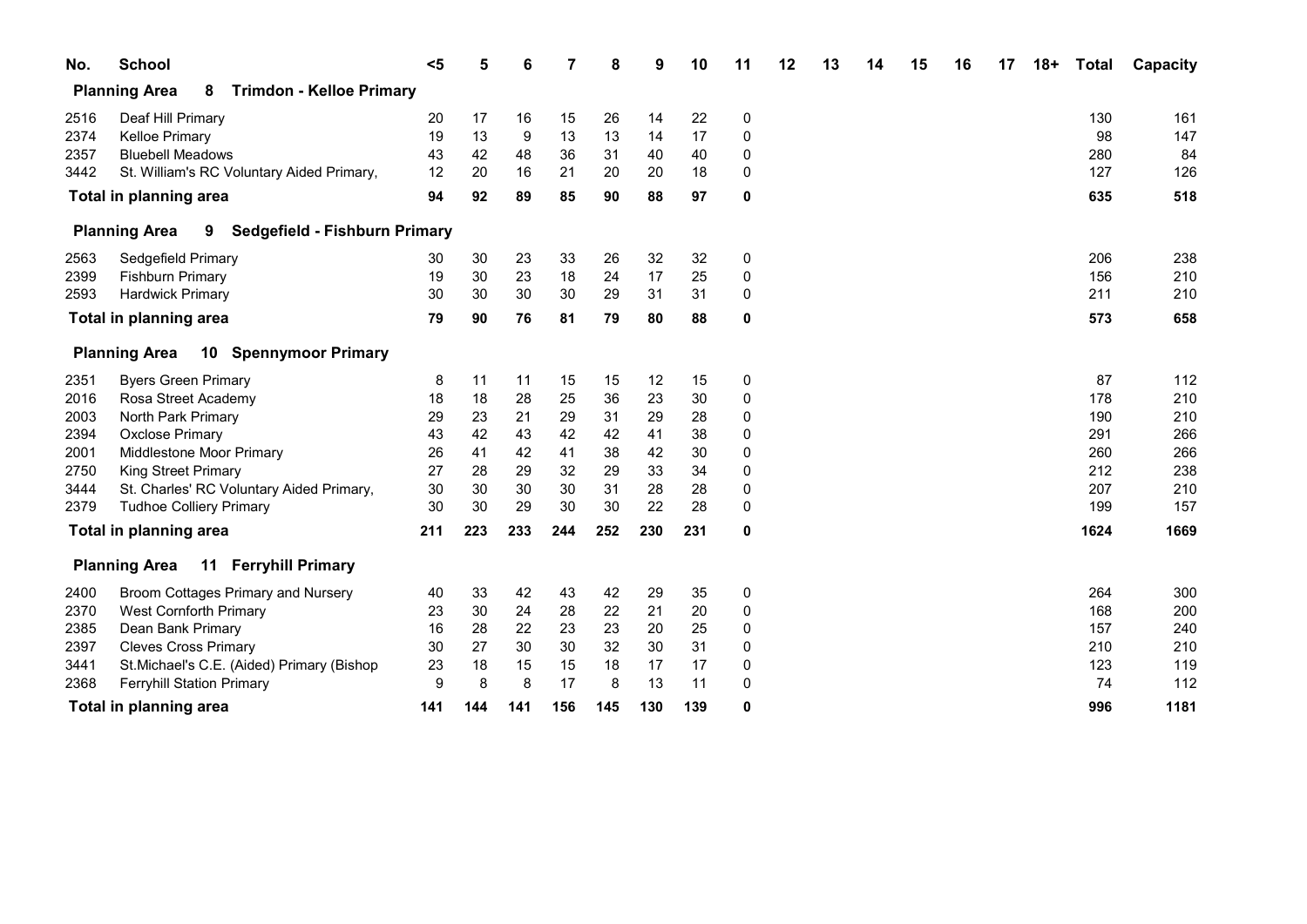| No.  | <b>School</b>                                                                       | $5$ | 5   | 6   |     | 8   | 9   | 10  | 11          | 12 | 13 | 14 | 15 | 16 | 17 | $18+$ | <b>Total</b> | Capacity |
|------|-------------------------------------------------------------------------------------|-----|-----|-----|-----|-----|-----|-----|-------------|----|----|----|----|----|----|-------|--------------|----------|
|      | <b>Chilton - Kirk Merrington Primary</b><br>12 <sub>2</sub><br><b>Planning Area</b> |     |     |     |     |     |     |     |             |    |    |    |    |    |    |       |              |          |
| 2002 | <b>Chilton Primary</b>                                                              | 26  | 37  | 39  | 40  | 36  | 43  | 40  | 0           |    |    |    |    |    |    |       | 261          | 360      |
| 2361 | Kirk Merrington Primary                                                             | 17  | 18  | 18  | 17  | 23  | 15  | 19  | 0           |    |    |    |    |    |    |       | 127          | 119      |
|      | Total in planning area                                                              | 43  | 55  | 57  | 57  | 59  | 58  | 59  | 0           |    |    |    |    |    |    |       | 388          | 479      |
|      | 13<br><b>Bishop Auckland Primary</b><br><b>Planning Area</b>                        |     |     |     |     |     |     |     |             |    |    |    |    |    |    |       |              |          |
| 3123 | St. Anne's C.E. (Controlled) Primary                                                | 31  | 30  | 30  | 30  | 31  | 32  | 30  | 0           |    |    |    |    |    |    |       | 214          | 210      |
| 3462 | St. Wilfrid's RC Voluntary Aided Primary                                            | 28  | 30  | 27  | 29  | 31  | 29  | 29  | 0           |    |    |    |    |    |    |       | 203          | 210      |
| 2434 | <b>Cockton Hill Infant</b>                                                          | 50  | 50  | 58  | 0   | 0   | 0   | 0   | 0           |    |    |    |    |    |    |       | 158          | 175      |
| 2433 | Cockton Hill Junior                                                                 | 0   | 0   | 0   | 59  | 51  | 41  | 55  | 0           |    |    |    |    |    |    |       | 206          | 240      |
| 2417 | <b>Escomb Primary</b>                                                               | 29  | 29  | 29  | 28  | 28  | 30  | 29  | 0           |    |    |    |    |    |    |       | 202          | 204      |
| 2401 | <b>Etherley Lane Primary</b>                                                        | 40  | 45  | 44  | 45  | 40  | 46  | 40  | 0           |    |    |    |    |    |    |       | 300          | 345      |
| 2705 | St. Andrews Primary                                                                 | 23  | 13  | 21  | 17  | 19  | 15  | 23  | 0           |    |    |    |    |    |    |       | 131          | 209      |
| 3465 | St. Chad's RC Voluntary Aided Primary,                                              | 16  | 15  | 11  | 12  | 12  | 17  | 13  | 0           |    |    |    |    |    |    |       | 96           | 100      |
| 3523 | <b>Woodhouse Community Primary School</b>                                           | 24  | 31  | 24  | 30  | 27  | 30  | 30  | 0           |    |    |    |    |    |    |       | 196          | 210      |
| 3516 | <b>Prince Bishops Community Primary</b>                                             | 18  | 22  | 28  | 32  | 27  | 19  | 31  | 0           |    |    |    |    |    |    |       | 177          | 210      |
|      | Total in planning area                                                              | 259 | 265 | 272 | 282 | 266 | 259 | 280 | 0           |    |    |    |    |    |    |       | 1883         | 2113     |
|      | <b>14 Coundon Primary</b><br><b>Planning Area</b>                                   |     |     |     |     |     |     |     |             |    |    |    |    |    |    |       |              |          |
| 2009 | Victoria Lane Academy                                                               | 30  | 28  | 28  | 21  | 15  | 14  | 23  | 0           |    |    |    |    |    |    |       | 159          | 210      |
| 3469 | St. Joseph's RC Voluntary Aided Primary,                                            | 19  | 5   | 16  | 17  | 23  | 12  | 22  | $\mathbf 0$ |    |    |    |    |    |    |       | 114          | 120      |
|      | Total in planning area                                                              | 49  | 33  | 44  | 38  | 38  | 26  | 45  | 0           |    |    |    |    |    |    |       | 273          | 330      |
|      | <b>West Auckland Primary</b><br><b>Planning Area</b><br>15                          |     |     |     |     |     |     |     |             |    |    |    |    |    |    |       |              |          |
| 2704 | <b>Copeland Road Primary</b>                                                        | 18  | 22  | 12  | 27  | 19  | 23  | 22  | 0           |    |    |    |    |    |    |       | 143          | 161      |
| 2419 | St. Helen Auckland Primary                                                          | 29  | 30  | 27  | 22  | 19  | 21  | 19  | 0           |    |    |    |    |    |    |       | 167          | 196      |
| 2330 | Oakley Cross Primary                                                                | 15  | 27  | 15  | 25  | 15  | 23  | 24  | 0           |    |    |    |    |    |    |       | 144          | 175      |
|      | Total in planning area                                                              | 62  | 79  | 54  | 74  | 53  | 67  | 65  | 0           |    |    |    |    |    |    |       | 454          | 532      |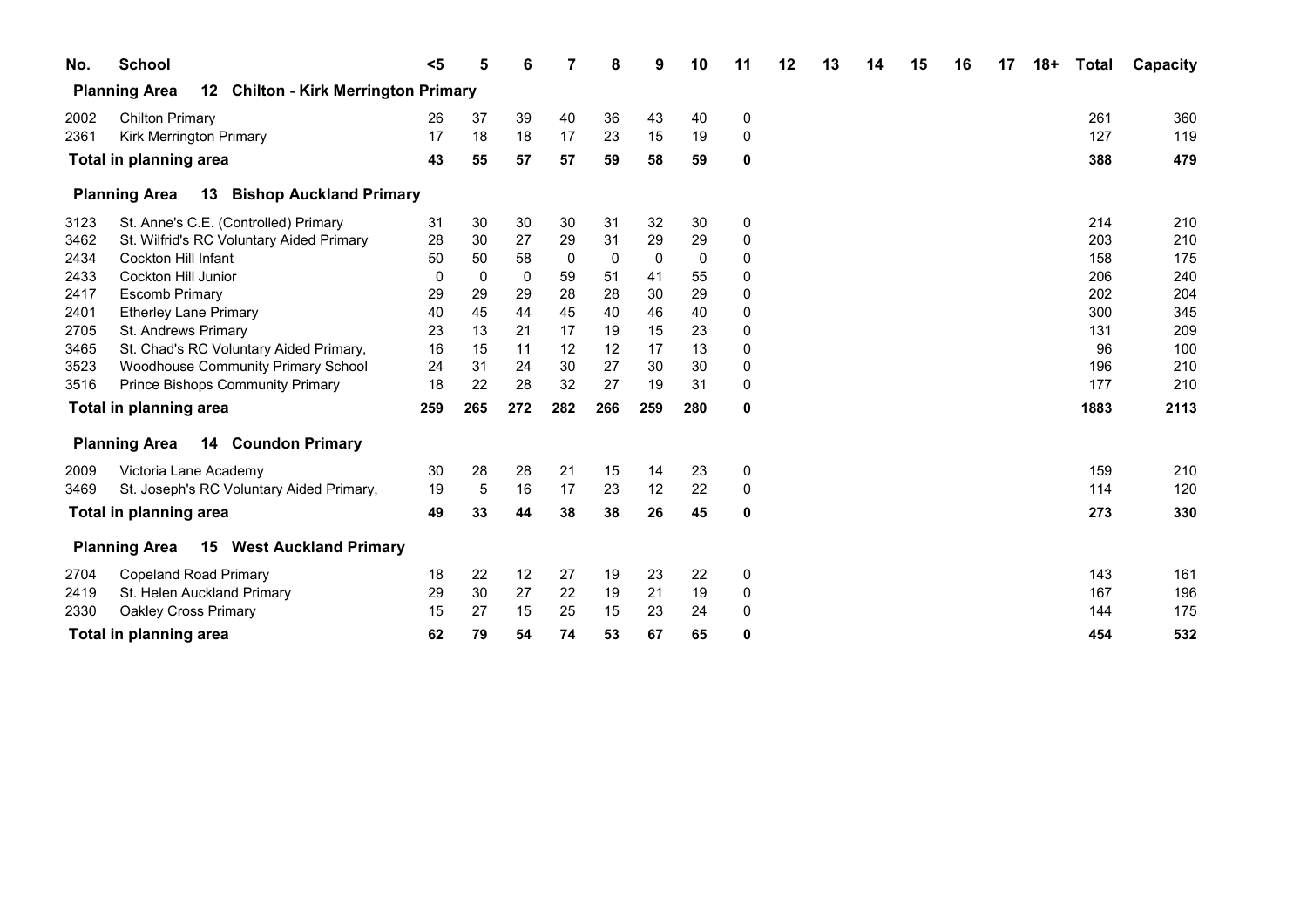| No.  | <b>School</b>                                                | $5$ | 5   | 6   |     | 8   | 9   | 10  | 11 | 12 | 13 | 14 | 15 | 16 | 17 | $18+$ | Total | Capacity |
|------|--------------------------------------------------------------|-----|-----|-----|-----|-----|-----|-----|----|----|----|----|----|----|----|-------|-------|----------|
|      | <b>Newton Aycliffe Primary</b><br><b>Planning Area</b><br>16 |     |     |     |     |     |     |     |    |    |    |    |    |    |    |       |       |          |
| 2742 | Vane Road Primary                                            | 52  | 41  | 59  | 62  | 60  | 53  | 62  |    |    |    |    |    |    |    |       | 389   | 399      |
| 2708 | Horndale Infant                                              | 29  | 31  | 35  | 0   | 0   | 0   | 0   |    |    |    |    |    |    |    |       | 95    | 216      |
| 2706 | <b>Byerley Park Primary</b>                                  | 31  | 30  | 30  | 31  | 29  | 30  | 30  |    |    |    |    |    |    |    |       | 211   | 210      |
| 3518 | <b>Woodham Burn Community Primary</b>                        | 34  | 42  | 28  | 27  | 39  | 30  | 31  |    |    |    |    |    |    |    |       | 231   | 329      |
| 2411 | Aycliffe Village Primary                                     | 20  | 21  | 19  | 27  | 22  | 22  | 22  |    |    |    |    |    |    |    |       | 153   | 175      |
| 2020 | St. Joseph's RC Voluntary Aided Primary,                     | 13  | 10  | 19  | 19  | 18  | 28  | 20  |    |    |    |    |    |    |    |       | 127   | 175      |
| 3472 | St. Francis CE Voluntary Aided Junior,                       | 0   | 0   | 0   | 33  | 45  | 25  | 29  |    |    |    |    |    |    |    |       | 132   | 164      |
| 3470 | St. Mary's RC Voluntary Aided Primary,                       | 25  | 30  | 27  | 31  | 27  | 29  | 30  |    |    |    |    |    |    |    |       | 199   | 210      |
| 2743 | Sugar Hill Primary                                           | 59  | 52  | 62  | 61  | 60  | 52  | 60  |    |    |    |    |    |    |    |       | 406   | 420      |
| 2010 | Stephenson Way Community Primary School                      | 34  | 43  | 47  | 52  | 34  | 32  | 51  |    |    |    |    |    |    |    |       | 293   | 385      |
|      | Total in planning area                                       | 297 | 300 | 326 | 343 | 334 | 301 | 335 | 0  |    |    |    |    |    |    |       | 2236  | 2683     |
|      | 17<br><b>Shildon Primary</b><br><b>Planning Area</b>         |     |     |     |     |     |     |     |    |    |    |    |    |    |    |       |       |          |
| 2423 | <b>Thornhill Primary</b>                                     | 30  | 30  | 30  | 30  | 29  | 31  | 30  |    |    |    |    |    |    |    |       | 210   | 210      |
| 2438 | Timothy Hackworth Primary                                    | 44  | 50  | 59  | 54  | 61  | 55  | 47  |    |    |    |    |    |    |    |       | 370   | 420      |
| 3513 | St. John's Church of England Aided Primary,                  | 30  | 30  | 29  | 30  | 30  | 30  | 30  |    |    |    |    |    |    |    |       | 209   | 210      |
|      | Total in planning area                                       | 104 | 110 | 118 | 114 | 120 | 116 | 107 | 0  |    |    |    |    |    |    |       | 789   | 840      |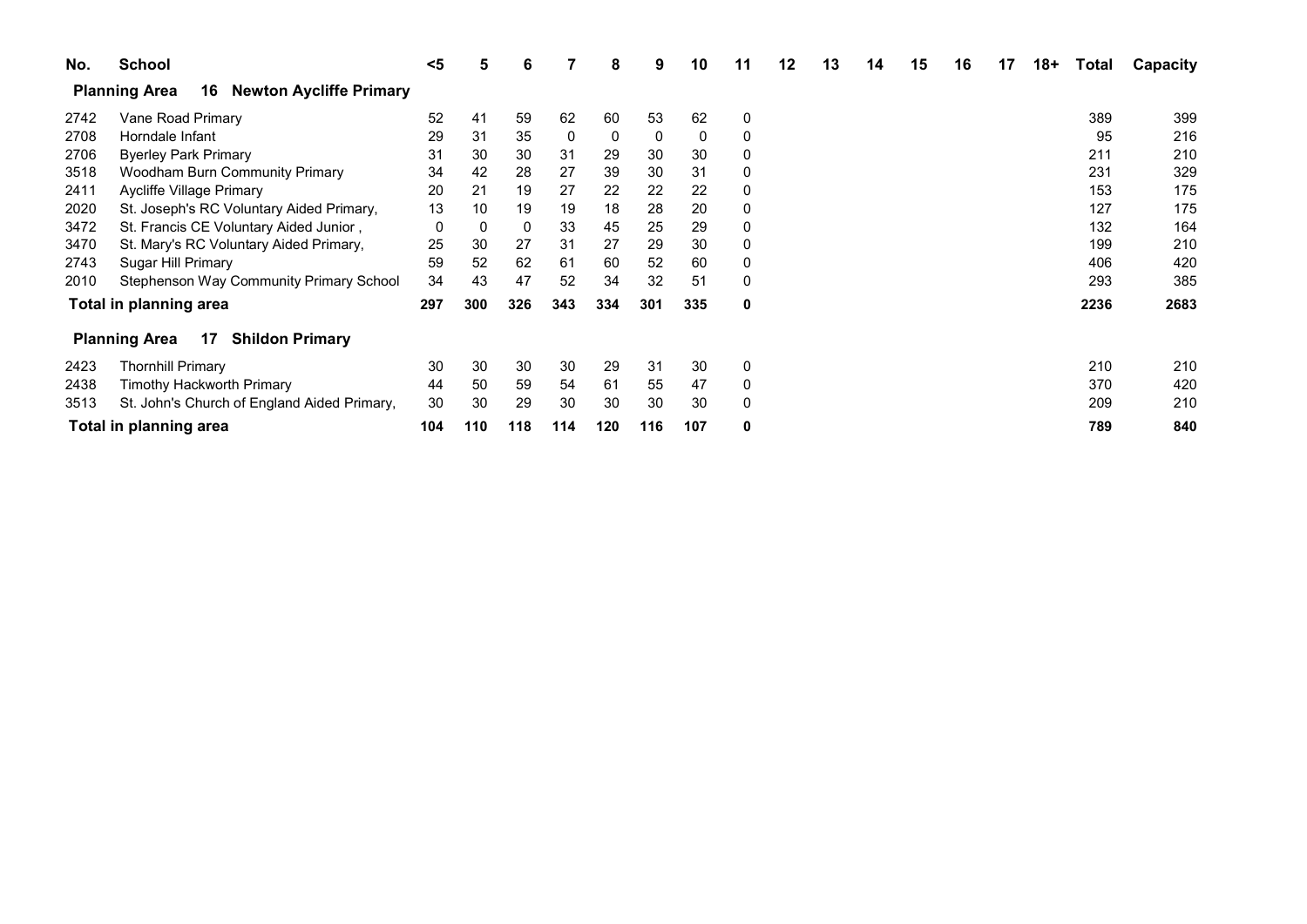| No.  | <b>School</b>                                                | $5$            | 5           | 6           |     | 8   | 9        | 10             | 11       | 12 | 13 | 14 | 15 | 16 | 17 | $18+$ | <b>Total</b> | Capacity |
|------|--------------------------------------------------------------|----------------|-------------|-------------|-----|-----|----------|----------------|----------|----|----|----|----|----|----|-------|--------------|----------|
|      | <b>Planning Area</b><br>18<br><b>Stanley Primary</b>         |                |             |             |     |     |          |                |          |    |    |    |    |    |    |       |              |          |
| 2217 | East Stanley School                                          | 24             | 32          | 27          | 34  | 34  | 34       | 36             | 0        |    |    |    |    |    |    |       | 221          | 229      |
| 3526 | <b>Greenland Community Primary</b>                           | 53             | 52          | 48          | 47  | 51  | 38       | 49             | 0        |    |    |    |    |    |    |       | 338          | 358      |
| 3522 | Tanfield Lea Community Primary School                        | 44             | 52          | 48          | 39  | 45  | 34       | 35             | 0        |    |    |    |    |    |    |       | 297          | 313      |
| 2234 | <b>Burnopfield Primary</b>                                   | 53             | 47          | 58          | 47  | 52  | 53       | 54             | $\Omega$ |    |    |    |    |    |    |       | 364          | 350      |
| 2233 | <b>Bloemfontein Primary</b>                                  | 22             | 21          | 27          | 27  | 18  | 26       | 21             |          |    |    |    |    |    |    |       | 163          | 140      |
| 2232 | <b>Burnside Primary</b>                                      | 29             | 29          | 30          | 26  | 28  | 30       | 27             | 0        |    |    |    |    |    |    |       | 199          | 210      |
| 2017 | <b>Shield Row Primary</b>                                    | 19             | 21          | 18          | 28  | 29  | 25       | 30             | 0        |    |    |    |    |    |    |       | 170          | 210      |
| 2225 | South Stanley Infant                                         | 39             | 44          | 40          |     | 0   | $\Omega$ | $\mathbf 0$    | 0        |    |    |    |    |    |    |       | 124          | 180      |
| 2213 | Annfield Plain Infant                                        | 36             | 42          | 39          | 0   | 0   | 0        | 0              | 0        |    |    |    |    |    |    |       | 117          | 120      |
| 2212 | Annfield Plain Junior                                        | 0              | $\mathbf 0$ | $\mathbf 0$ | 34  | 35  | 30       | 39             | 0        |    |    |    |    |    |    |       | 138          | 168      |
| 2210 | Catchgate Primary                                            | 34             | 35          | 32          | 29  | 37  | 27       | 39             | 0        |    |    |    |    |    |    |       | 233          | 266      |
| 2208 | <b>Collierley Primary</b>                                    | 20             | 22          | 13          | 24  | 18  | 18       | 28             | 0        |    |    |    |    |    |    |       | 143          | 172      |
| 3384 | St. Mary's RC Voluntary Aided Primary,                       | 17             | 21          | 21          | 17  | 18  | 20       | 19             | 0        |    |    |    |    |    |    |       | 133          | 133      |
| 3382 | St. Patrick's RC Voluntary Aided Primary,                    | 24             | 20          | 23          | 25  | 22  | 24       | 24             | 0        |    |    |    |    |    |    |       | 162          | 171      |
| 3381 | St. Joseph's RC Voluntary Aided Primary,                     | 29             | 30          | 31          | 30  | 30  | 30       | 30             | 0        |    |    |    |    |    |    |       | 210          | 210      |
| 2226 | South Stanley Junior                                         | $\mathbf 0$    | $\Omega$    | $\mathbf 0$ | 48  | 50  | 35       | 49             | 0        |    |    |    |    |    |    |       | 182          | 208      |
|      | Total in planning area                                       | 443            | 468         | 455         | 456 | 467 | 424      | 480            | 1        |    |    |    |    |    |    |       | 3194         | 3438     |
|      | 19<br><b>Lanchester Primary</b><br><b>Planning Area</b>      |                |             |             |     |     |          |                |          |    |    |    |    |    |    |       |              |          |
| 3213 | Lanchester Endowed Parochial Primary                         | 59             | 50          | 48          | 45  | 59  | 36       | 50             | 0        |    |    |    |    |    |    |       | 347          | 315      |
| 2261 | <b>Burnhope Primary</b>                                      | $\overline{7}$ | 11          | 17          | 17  | 8   | 7        | $\overline{7}$ | 0        |    |    |    |    |    |    |       | 74           | 105      |
| 3413 | All Saints' RC Voluntary Aided Primary,                      | 20             | 22          | 27          | 24  | 27  | 23       | 27             | 0        |    |    |    |    |    |    |       | 170          | 154      |
|      | Total in planning area                                       | 86             | 83          | 92          | 86  | 94  | 66       | 84             | 0        |    |    |    |    |    |    |       | 591          | 574      |
|      | 20<br><b>Pelton - Ouston Primary</b><br><b>Planning Area</b> |                |             |             |     |     |          |                |          |    |    |    |    |    |    |       |              |          |
| 2744 | Roseberry Primary                                            | 29             | 36          | 27          | 23  | 24  | 20       | 25             | 0        |    |    |    |    |    |    |       | 184          | 210      |
| 2136 | <b>Ouston Primary</b>                                        | 27             | 33          | 43          | 29  | 46  | 33       | 42             | 0        |    |    |    |    |    |    |       | 253          | 270      |
| 2114 | <b>West Pelton Primary</b>                                   | -7             | 10          | 8           | 11  | 10  | 10       | 9              | 0        |    |    |    |    |    |    |       | 65           | 105      |
| 3346 | St. Benet's Roman Catholic Voluntary Aided                   | 30             | 29          | 31          | 32  | 31  | 32       | 32             | 0        |    |    |    |    |    |    |       | 217          | 210      |
| 2005 | <b>Pelton Community Primary</b>                              | 33             | 40          | 47          | 36  | 48  | 38       | 42             | 0        |    |    |    |    |    |    |       | 284          | 385      |
| 2205 | <b>Beamish Primary</b>                                       | 5              | 17          | 9           | 10  | 10  | 8        | 10             | 0        |    |    |    |    |    |    |       | 69           | 84       |
|      | Total in planning area                                       | 131            | 165         | 165         | 141 | 169 | 141      | 160            | 0        |    |    |    |    |    |    |       | 1072         | 1264     |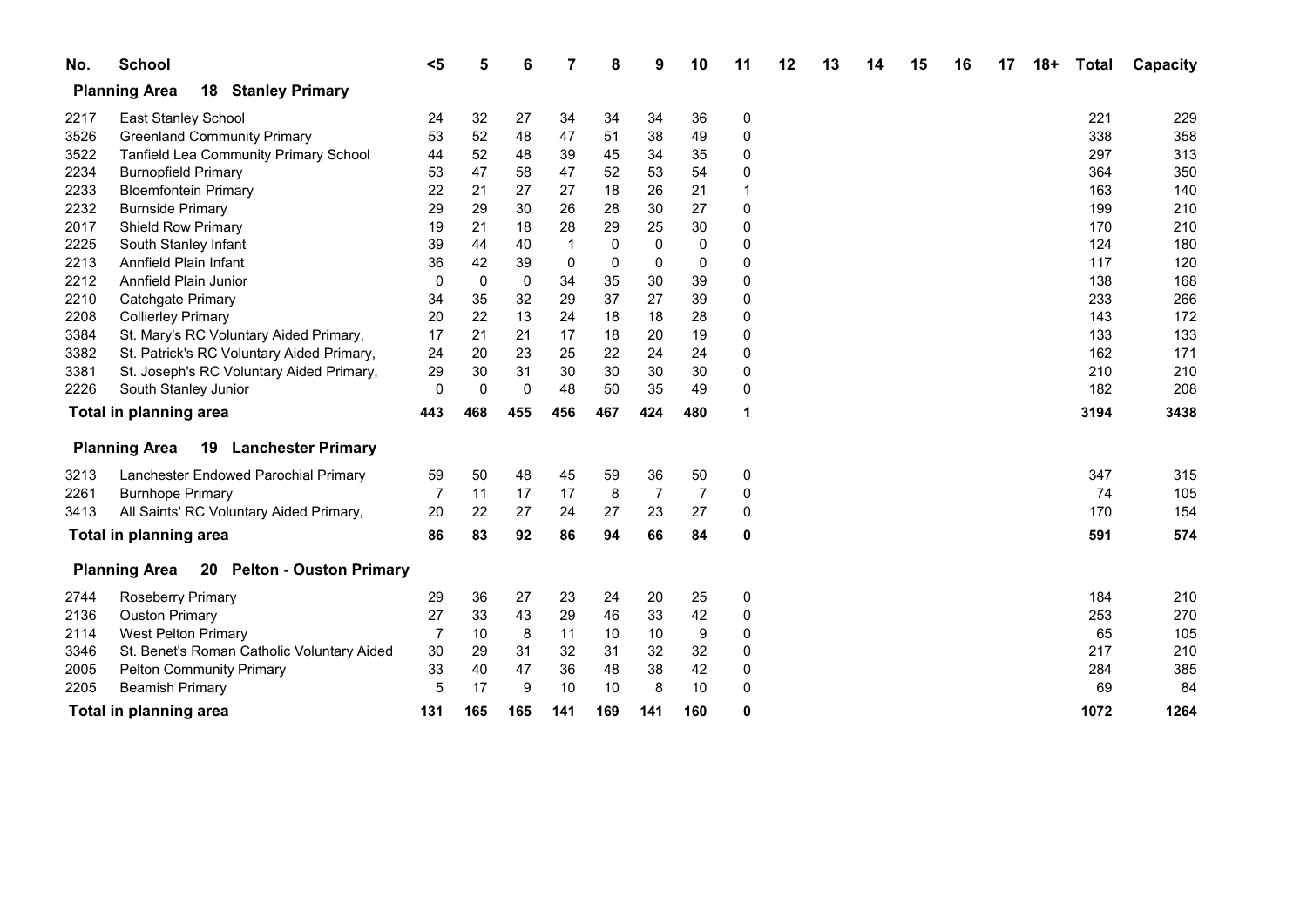| No.  | <b>School</b>                                 | $5$ |             | 6   |              |     |          | 10          | 11 | 12 | 13 | 15 | 16 | 17 | $18+$ | <b>Total</b> | Capacity |
|------|-----------------------------------------------|-----|-------------|-----|--------------|-----|----------|-------------|----|----|----|----|----|----|-------|--------------|----------|
|      | <b>Planning Area</b><br>21 Consett Primary    |     |             |     |              |     |          |             |    |    |    |    |    |    |       |              |          |
| 3063 | Ebchester Church of England Primary           | 12  | 7           | 17  | 10           | 16  | 14       | 11          | 0  |    |    |    |    |    |       | 87           | 105      |
| 2257 | <b>Shotley Bridge Primary</b>                 | 60  | 60          | 58  | 60           | 56  | 51       | 39          | 0  |    |    |    |    |    |       | 384          | 420      |
| 3411 | Bishop Ian Ramsey C.E. (Aided) Primary        | 26  | 27          | 28  | 30           | 28  | 29       | 25          | 0  |    |    |    |    |    |       | 193          | 210      |
| 3409 | Our Lady & St. Joseph's RC Voluntary Aided    | 17  | 14          | 18  | 16           | 17  | 20       | 15          | 0  |    |    |    |    |    |       | 117          | 119      |
| 3404 | St Patrick's RC Voluntary Aided Primary,      | 53  | 45          | 57  | 59           | 59  | 53       | 58          | 0  |    |    |    |    |    |       | 384          | 373      |
| 3403 | St. Pius X RC Voluntary Aided Primary,        | 10  | 16          | 11  | 13           | 15  | 14       | 16          | 0  |    |    |    |    |    |       | 95           | 105      |
| 3401 | St. Mary's RC Voluntary Aided Primary,        | 30  | 30          | 30  | 30           | 30  | 30       | 30          | 0  |    |    |    |    |    |       | 210          | 198      |
| 2259 | Leadgate Primary                              | 29  | 21          | 23  | 27           | 25  | 27       | 23          | 0  |    |    |    |    |    |       | 175          | 210      |
| 2266 | Castleside Primary                            | 21  | 17          | 13  | 15           | 23  | 13       | 20          | 0  |    |    |    |    |    |       | 122          | 120      |
| 2269 | The Grove Primary                             | 20  | 23          | 18  | 26           | 25  | 25       | 23          | 0  |    |    |    |    |    |       | 160          | 175      |
| 2276 | Moorside Primary                              | 12  | 16          | 13  | 19           | 14  | 17       | 16          | 0  |    |    |    |    |    |       | 107          | 126      |
| 2278 | Consett Infant School and Nursery Unit        | 60  | 41          | 57  | $\mathbf{0}$ | 0   | $\Omega$ | $\mathbf 0$ | 0  |    |    |    |    |    |       | 158          | 171      |
| 2277 | Consett Junior                                | 0   | $\mathbf 0$ | 0   | 50           | 55  | 50       | 48          | 0  |    |    |    |    |    |       | 203          | 196      |
| 2272 | <b>Delves Lane Primary</b>                    | 42  | 42          | 50  | 39           | 46  | 30       | 48          | 0  |    |    |    |    |    |       | 297          | 337      |
| 2749 | <b>Benfieldside Primary</b>                   | 24  | 29          | 39  | 40           | 32  | 22       | 38          | 0  |    |    |    |    |    |       | 224          | 299      |
|      | Total in planning area                        | 416 | 388         | 432 | 434          | 441 | 395      | 410         | 0  |    |    |    |    |    |       | 2916         | 3164     |
|      | 22 Willington Primary<br><b>Planning Area</b> |     |             |     |              |     |          |             |    |    |    |    |    |    |       |              |          |
| 2316 | <b>Sunnybrow Primary</b>                      | 14  | 9           | 12  | 14           | 9   | 12       | 17          | 0  |    |    |    |    |    |       | 87           | 119      |
| 3425 | Our Lady & St. Thomas RC Voluntary Aided      | 16  | 17          | 15  | 18           | 17  | 16       | 18          | 0  |    |    |    |    |    |       | 117          | 119      |
| 2302 | <b>Hunwick Primary</b>                        | 13  | 18          | 21  | 31           | 25  | 23       | 27          | 0  |    |    |    |    |    |       | 158          | 203      |
| 2326 | <b>Willington Primary</b>                     | 25  | 29          | 25  | 30           | 32  | 30       | 29          | 0  |    |    |    |    |    |       | 200          | 210      |
| 3085 | St. Stephen's Church of England Primary       | 30  | 26          | 26  | 30           | 27  | 27       | 30          | 0  |    |    |    |    |    |       | 196          | 203      |
|      | Total in planning area                        | 98  | 99          | 99  | 123          | 110 | 108      | 121         | 0  |    |    |    |    |    |       | 758          | 854      |
|      | 23 Crook Primary<br><b>Planning Area</b>      |     |             |     |              |     |          |             |    |    |    |    |    |    |       |              |          |
| 2310 | Hartside Primary                              | 31  | 30          | 28  | 31           | 30  | 30       | 31          | 0  |    |    |    |    |    |       | 211          | 208      |
| 3421 | St. Cuthbert's RC Voluntary Aided Primary,    | 27  | 22          | 26  | 22           | 28  | 28       | 28          | 0  |    |    |    |    |    |       | 181          | 210      |
| 2308 | Crook Primary                                 | 54  | 49          | 56  | 53           | 47  | 52       | 60          | 0  |    |    |    |    |    |       | 371          | 406      |
|      | Total in planning area                        | 112 | 101         | 110 | 106          | 105 | 110      | 119         | 0  |    |    |    |    |    |       | 763          | 824      |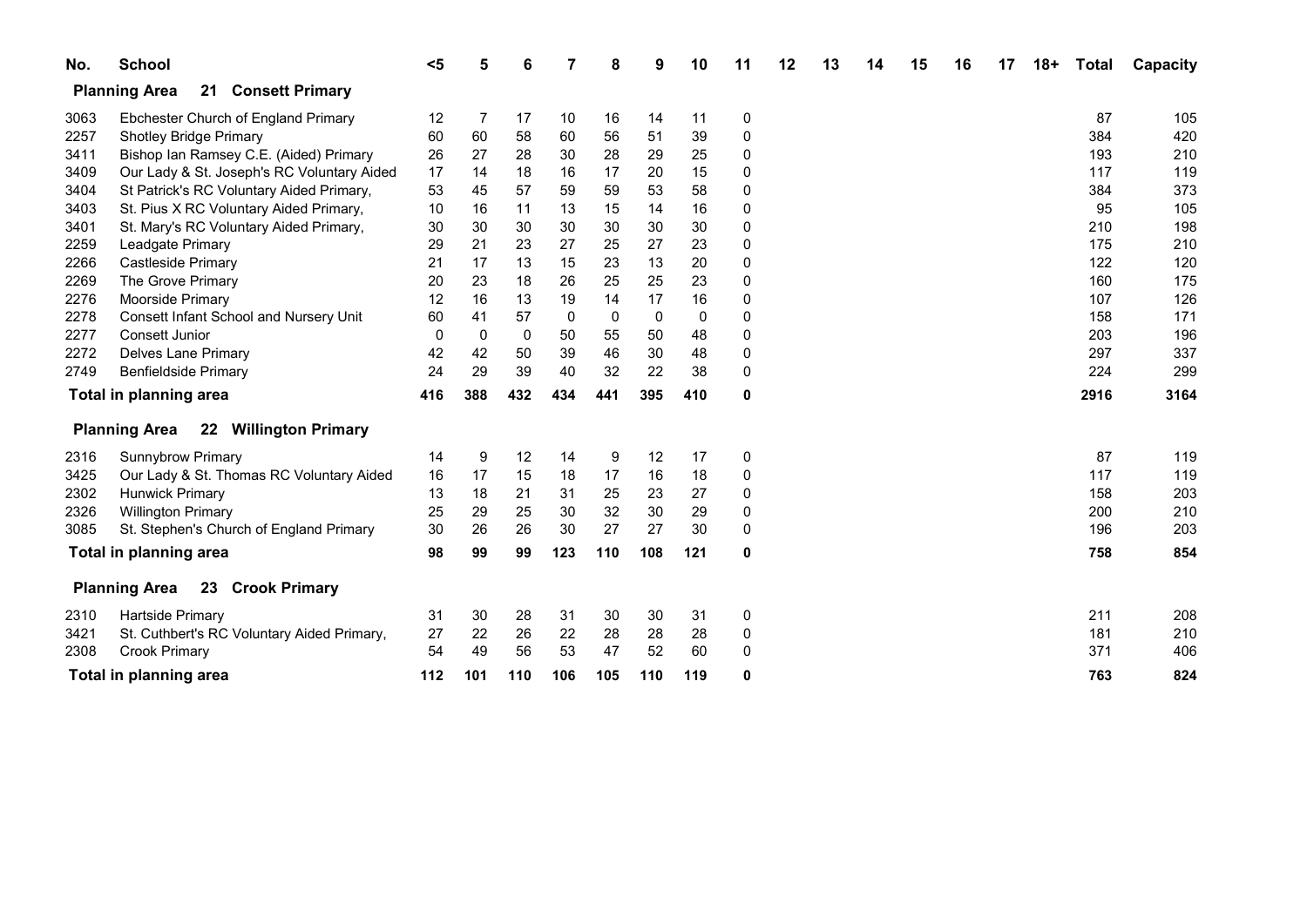| No.  | <b>School</b>                                                | $5$ | 5  | 6              |    | 8  | 9  | 10             | 11             | 12 | 13 | 14 | 15 | 16 | 17 | $18+$ | <b>Total</b> | Capacity |
|------|--------------------------------------------------------------|-----|----|----------------|----|----|----|----------------|----------------|----|----|----|----|----|----|-------|--------------|----------|
|      | <b>Stanley (Crook) Primary</b><br><b>Planning Area</b><br>24 |     |    |                |    |    |    |                |                |    |    |    |    |    |    |       |              |          |
| 2313 | Stanley (Crook) Primary                                      | 18  | 24 | 20             | 16 | 17 | 20 | 23             | 0              |    |    |    |    |    |    |       | 138          | 112      |
| 2311 | Peases West Primary                                          | 9   | 11 | 11             | 18 | 15 | 6  | 19             | 0              |    |    |    |    |    |    |       | 89           | 119      |
|      | Total in planning area                                       | 27  | 35 | 31             | 34 | 32 | 26 | 42             | 0              |    |    |    |    |    |    |       | 227          | 231      |
|      | 25 Tow Law - Wolsingham Primary<br><b>Planning Area</b>      |     |    |                |    |    |    |                |                |    |    |    |    |    |    |       |              |          |
| 2307 | Tow Law Millennium Primary                                   | 15  | 16 | 8              | 15 | 20 | 9  | 18             | $\overline{2}$ |    |    |    |    |    |    |       | 103          | 140      |
| 2329 | <b>Wolsingham Primary</b>                                    | 25  | 29 | 20             | 20 | 34 | 32 | 32             | 0              |    |    |    |    |    |    |       | 192          | 231      |
| 3511 | Blessed John Duckett RC Voluntary Aided                      | 8   | 10 | 8              | 5  | 13 | 5  | $\overline{7}$ | 0              |    |    |    |    |    |    |       | 56           | 84       |
|      | Total in planning area                                       | 48  | 55 | 36             | 40 | 67 | 46 | 57             | $\mathbf{2}$   |    |    |    |    |    |    |       | 351          | 455      |
|      | 26 Howden and Witton Primary<br><b>Planning Area</b>         |     |    |                |    |    |    |                |                |    |    |    |    |    |    |       |              |          |
| 2328 | Witton-le-Wear Primary                                       | 15  | 13 | 14             | 9  | 14 | 15 | 14             | 0              |    |    |    |    |    |    |       | 94           | 105      |
| 2301 | <b>Hamsterley Primary</b>                                    |     | 8  | 5              | 10 | 6  | 6  | 4              | 0              |    |    |    |    |    |    |       | 40           | 42       |
| 2426 | <b>Toft Hill Primary</b>                                     | 30  | 26 | 29             | 28 | 29 | 30 | 30             | 0              |    |    |    |    |    |    |       | 202          | 182      |
| 2318 | Howden-le-Wear Primary                                       | 24  | 22 | 22             | 14 | 18 | 13 | 19             | 0              |    |    |    |    |    |    |       | 132          | 105      |
|      | Total in planning area                                       | 70  | 69 | 70             | 61 | 67 | 64 | 67             | 0              |    |    |    |    |    |    |       | 468          | 434      |
|      | 27<br><b>Weardale Primary</b><br><b>Planning Area</b>        |     |    |                |    |    |    |                |                |    |    |    |    |    |    |       |              |          |
| 2322 | St. John's Chapel Primary                                    | 0   |    | 0              | 2  | 3  | 2  | 5              | 0              |    |    |    |    |    |    |       | 13           | 84       |
| 2321 | Rookhope Primary                                             | 0   |    | 4              |    | 0  |    |                | 0              |    |    |    |    |    |    |       | 8            | 47       |
| 2319 | <b>Frosterley Community School</b>                           | 8   | 10 | 4              |    | 4  | 6  | 4              | 0              |    |    |    |    |    |    |       | 43           | 84       |
| 3087 | Stanhope Barrington Church of England                        | 19  | 25 | 22             | 20 | 19 | 18 | 12             | 0              |    |    |    |    |    |    |       | 135          | 147      |
| 2324 | <b>Wearhead Primary</b>                                      | 4   | 4  | $\overline{2}$ | 3  | 6  | 3  |                | 0              |    |    |    |    |    |    |       | 23           | 42       |
|      | Total in planning area                                       | 31  | 41 | 32             | 33 | 32 | 30 | 23             | 0              |    |    |    |    |    |    |       | 222          | 404      |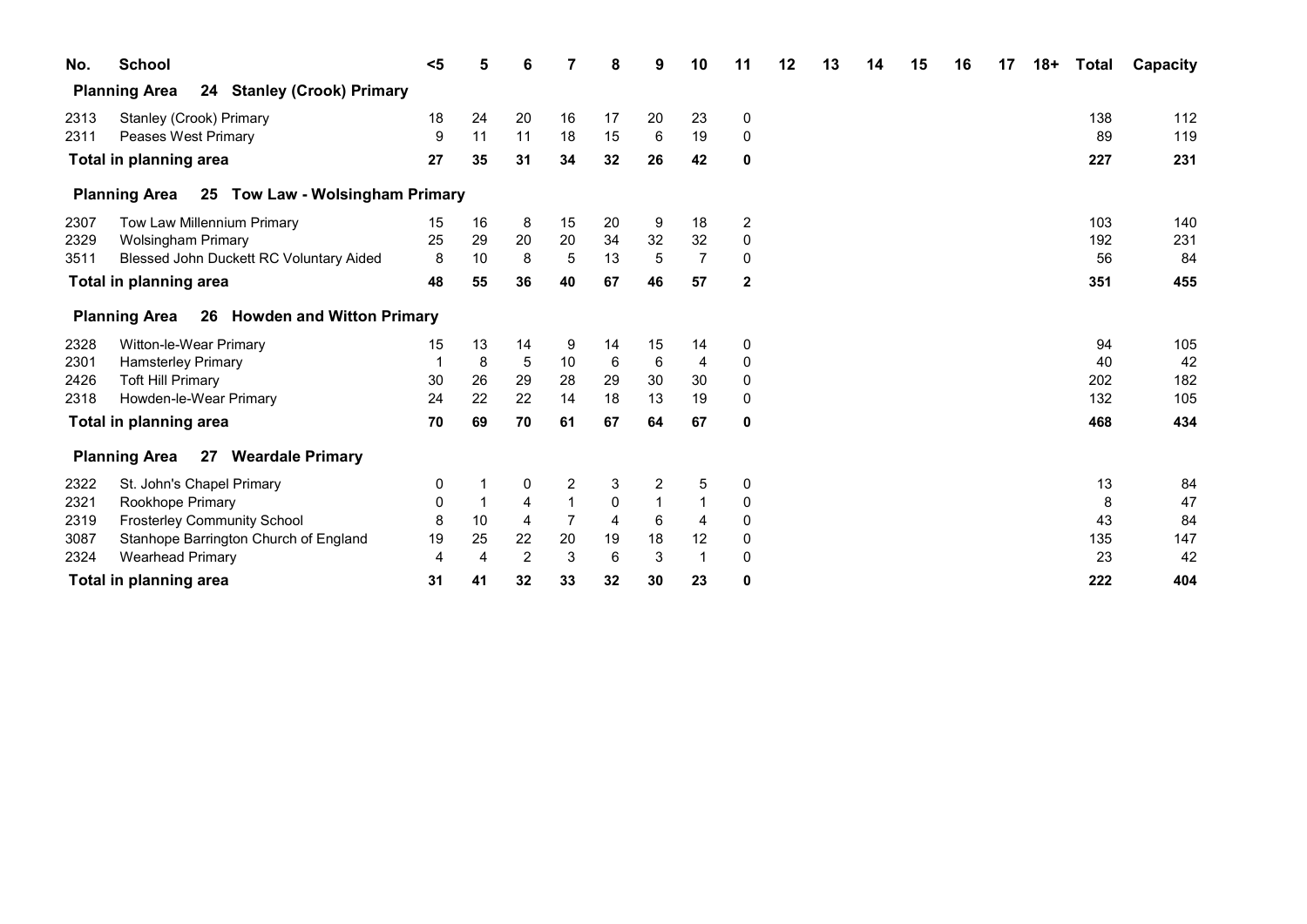| No.  | <b>School</b>                                      | $5$            |                | 6            |                | 8              | 9           | 10             | 11       | 12 | 13 | 14 | 15 | 16 | 17 | $18+$ | <b>Total</b> | Capacity |
|------|----------------------------------------------------|----------------|----------------|--------------|----------------|----------------|-------------|----------------|----------|----|----|----|----|----|----|-------|--------------|----------|
|      | <b>Planning Area</b><br>28 Staindrop Primary       |                |                |              |                |                |             |                |          |    |    |    |    |    |    |       |              |          |
| 3141 | Staindrop C.E. (Controlled) Primary                | 20             | 27             | 19           | 23             | 26             | 27          | 28             | 0        |    |    |    |    |    |    |       | 170          | 210      |
| 2428 | <b>Woodland Primary</b>                            | 2              | $\sqrt{3}$     | 4            | 6              | 8              | 7           | 4              | 0        |    |    |    |    |    |    |       | 34           | 84       |
| 2409 | <b>Ramshaw Primary</b>                             | 13             | $\overline{4}$ | 13           | 9              | 11             | 11          | 8              | 0        |    |    |    |    |    |    |       | 69           | 77       |
| 3130 | Evenwood C.E. (Controlled) Primary                 | 6              | 18             | 15           | 11             | 17             | 8           | 9              | 0        |    |    |    |    |    |    |       | 84           | 119      |
| 2413 | <b>Butterknowle Primary</b>                        | 7              | 6              | 6            | 8              | 5              | 7           | 0              | 0        |    |    |    |    |    |    |       | 39           | 84       |
| 3134 | Ingleton C.E. (Controlled) Primary                 | $\overline{7}$ | $\overline{7}$ | 6            | 9              | 12             | 10          | $\overline{7}$ | 0        |    |    |    |    |    |    |       | 58           | 84       |
| 3131 | Gainford C.E. (Controlled) Primary                 | 12             | 8              | 10           | 11             | 12             | 8           | 11             |          |    |    |    |    |    |    |       | 73           | 112      |
| 2440 | <b>Cockfield Primary</b>                           | 10             | 18             | 13           | 16             | 15             | 16          | 15             | 0        |    |    |    |    |    |    |       | 103          | 119      |
|      | Total in planning area                             | 77             | 91             | 86           | 93             | 106            | 94          | 82             | 1        |    |    |    |    |    |    |       | 630          | 889      |
|      | Planning Area 29 Teesdale Primary                  |                |                |              |                |                |             |                |          |    |    |    |    |    |    |       |              |          |
| 2185 | <b>Cotherstone Primary</b>                         | 5              | 5              | 4            | 11             | $\overline{4}$ | 10          | 11             | 0        |    |    |    |    |    |    |       | 50           | 84       |
| 2430 | Middleton-in-Teesdale Primary                      | 14             | 14             | 22           | 15             | 11             | 21          | 20             | 0        |    |    |    |    |    |    |       | 117          | 175      |
| 2410 | Forest-of-Teesdale Primary                         | $\mathbf{0}$   | $\mathbf 1$    | $\mathbf{0}$ | $\overline{1}$ | $\overline{1}$ | $\mathbf 1$ | $\overline{c}$ | 0        |    |    |    |    |    |    |       | 6            | 35       |
|      | Total in planning area                             | 19             | 20             | 26           | 27             | 16             | 32          | 33             | 0        |    |    |    |    |    |    |       | 173          | 294      |
|      | <b>Planning Area</b> 30 Barnard Castle Primary     |                |                |              |                |                |             |                |          |    |    |    |    |    |    |       |              |          |
| 2442 | Montalbo Primary                                   | 19             | 19             | 18           | 27             | 21             | 27          | 17             | 0        |    |    |    |    |    |    |       | 148          | 119      |
| 3461 | St. Mary's RC Voluntary Aided Primary,             | 16             | 14             | 14           | 15             | 13             | 16          | 12             | 0        |    |    |    |    |    |    |       | 100          | 90       |
| 3121 | Green Lane C.E. (Controlled) Primary               | 29             | 30             | 38           | 25             | 30             | 42          | 32             | 0        |    |    |    |    |    |    |       | 226          | 270      |
| 3303 | Bowes Hutchinson's C.E. (Aided) Primary            | $\overline{4}$ | $\overline{4}$ | 10           | 6              | 8              | 5           | 12             | 0        |    |    |    |    |    |    |       | 49           | 70       |
|      | Total in planning area                             | 68             | 67             | 80           | 73             | 72             | 90          | 73             | 0        |    |    |    |    |    |    |       | 523          | 549      |
|      | Planning Area 31 Chester le Street Central Primary |                |                |              |                |                |             |                |          |    |    |    |    |    |    |       |              |          |
| 2125 | <b>Red Rose Primary</b>                            | 42             | 45             | 38           | 38             | 38             | 38          | 38             | 0        |    |    |    |    |    |    |       | 277          | 253      |
| 2745 | <b>Bullion Lane Primary</b>                        | 37             | 36             | 39           | 30             | 38             | 37          | 42             | 0        |    |    |    |    |    |    |       | 259          | 336      |
| 3031 | Chester-le-Street C.E. (Controlled) Primary        | 40             | 42             | 52           | 40             | 44             | 47          | 48             | 0        |    |    |    |    |    |    |       | 313          | 416      |
| 2943 | Newker Primary                                     | 57             | 50             | 61           | 59             | 56             | 61          | 60             | 0        |    |    |    |    |    |    |       | 404          | 420      |
| 3343 | St. Cuthbert's RC Voluntary Aided Primary,         | 21             | 27             | 31           | 31             | 30             | 31          | 30             | 0        |    |    |    |    |    |    |       | 201          | 210      |
| 2133 | Cestria Primary                                    | 58             | 57             | 61           | 58             | 60             | 60          | 61             | $\Omega$ |    |    |    |    |    |    |       | 415          | 420      |
|      | Total in planning area                             | 255            | 257            | 282          | 256            | 266            | 274         | 279            | O        |    |    |    |    |    |    |       | 1869         | 2055     |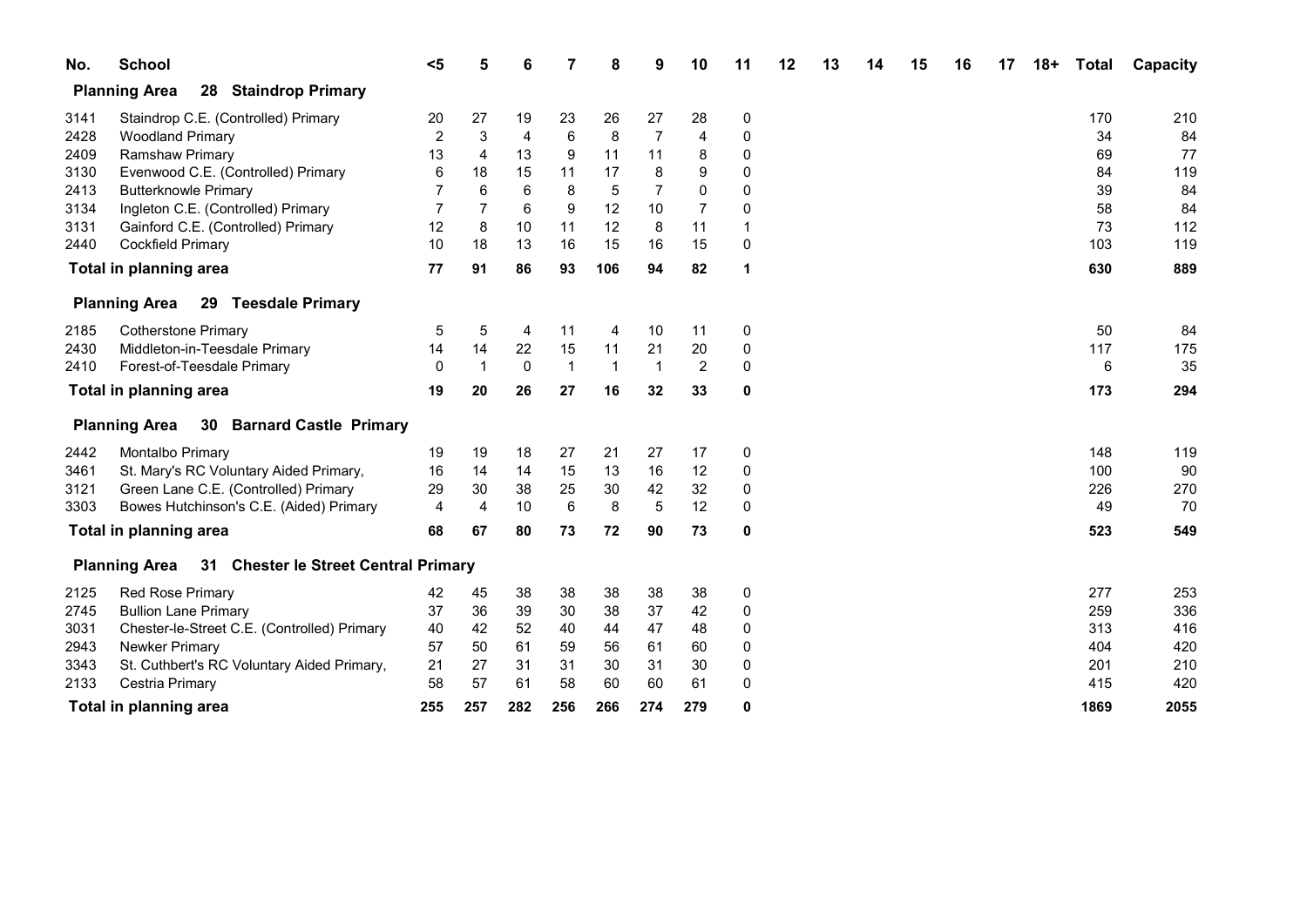| No.  | <b>School</b>                                          | $5$ | 5   | 6           |             | 8           | 9   | 10          | 11 | 12 | 13 | 14 | 15 | 16 | 17 | $18+$ | <b>Total</b> | Capacity |
|------|--------------------------------------------------------|-----|-----|-------------|-------------|-------------|-----|-------------|----|----|----|----|----|----|----|-------|--------------|----------|
|      | 32 Sacriston Primary<br><b>Planning Area</b>           |     |     |             |             |             |     |             |    |    |    |    |    |    |    |       |              |          |
| 2116 | <b>Nettlesworth Primary</b>                            | 7   | 14  | 17          | 18          | 12          | 7   | 14          | 0  |    |    |    |    |    |    |       | 89           | 119      |
| 2021 | Sacriston Academy                                      | 29  | 18  | 31          | 30          | 34          | 26  | 28          | 1  |    |    |    |    |    |    |       | 197          | 447      |
| 2729 | Langley Park Primary                                   | 19  | 27  | 15          | 28          | 23          | 17  | 21          | 0  |    |    |    |    |    |    |       | 150          | 244      |
| 3344 | St. Bede's RC Voluntary Aided Primary,                 | 12  | 15  | 14          | 15          | 16          | 13  | 8           | 0  |    |    |    |    |    |    |       | 93           | 112      |
| 2105 | <b>Edmondsley Primary</b>                              | 25  | 25  | 22          | 26          | 19          | 23  | 24          | 0  |    |    |    |    |    |    |       | 164          | 175      |
| 2462 | <b>Witton Gilbert Primary</b>                          | 29  | 30  | 28          | 31          | 30          | 25  | 30          | 0  |    |    |    |    |    |    |       | 203          | 203      |
|      | Total in planning area                                 | 121 | 129 | 127         | 148         | 134         | 111 | 125         | 1  |    |    |    |    |    |    |       | 896          | 1300     |
|      | 33 Belmont - Gilesgate Primary<br><b>Planning Area</b> |     |     |             |             |             |     |             |    |    |    |    |    |    |    |       |              |          |
| 2499 | Laurel Avenue Community Primary School                 | 11  | 15  | 16          | 16          | 7           | 16  | 12          | 0  |    |    |    |    |    |    |       | 93           | 112      |
| 2747 | Gilesgate Primary                                      | 19  | 15  | 27          | 23          | 18          | 31  | 32          | 0  |    |    |    |    |    |    |       | 165          | 210      |
| 3489 | St. Joseph's RC Voluntary Aided Primary,               | 14  | 19  | 13          | 21          | 21          | 21  | 23          | 0  |    |    |    |    |    |    |       | 132          | 157      |
| 2498 | <b>Cheveley Park Primary</b>                           | 30  | 29  | 34          | 35          | 29          | 19  | $30\,$      | 0  |    |    |    |    |    |    |       | 206          | 205      |
| 3492 | St. Thomas More RC Voluntary Aided                     | 11  | 11  | 14          | 16          | 15          | 11  | 17          | 0  |    |    |    |    |    |    |       | 95           | 105      |
| 3161 | Belmont C.E. (Controlled) Primary                      | 40  | 41  | 27          | 33          | 49          | 44  | 39          | 0  |    |    |    |    |    |    |       | 273          | 364      |
| 3485 | St. Hild's College Church of England Primary,          | 25  | 21  | 21          | 27          | 24          | 23  | 24          | 0  |    |    |    |    |    |    |       | 165          | 210      |
|      | Total in planning area                                 | 150 | 151 | 152         | 171         | 163         | 165 | 177         | 0  |    |    |    |    |    |    |       | 1129         | 1363     |
|      | 34 Sherburn Primary<br><b>Planning Area</b>            |     |     |             |             |             |     |             |    |    |    |    |    |    |    |       |              |          |
| 2473 | Sherburn Village Primary                               | 27  | 16  | 24          | 28          | 16          | 20  | 31          | 0  |    |    |    |    |    |    |       | 162          | 315      |
| 2475 | <b>West Rainton Primary</b>                            | 17  | 19  | 17          | 19          | 15          | 23  | 16          | 0  |    |    |    |    |    |    |       | 126          | 168      |
| 2470 | <b>Pittington Primary</b>                              | 28  | 24  | 31          | 30          | 30          | 25  | 25          | 0  |    |    |    |    |    |    |       | 193          | 208      |
| 2472 | <b>Ludworth Primary</b>                                | 9   | 8   | 18          | 8           | 13          | 10  | $\,6\,$     | 0  |    |    |    |    |    |    |       | 72           | 105      |
|      | Total in planning area                                 | 81  | 67  | 90          | 85          | 74          | 78  | 78          | 0  |    |    |    |    |    |    |       | 553          | 796      |
|      | 35 Framwellgate Moor Primary<br><b>Planning Area</b>   |     |     |             |             |             |     |             |    |    |    |    |    |    |    |       |              |          |
| 3486 | St. Godric's RC Voluntary Aided Primary,               | 29  | 31  | 30          | 28          | 32          | 30  | 32          | 0  |    |    |    |    |    |    |       | 212          | 210      |
| 2751 | Framwellgate Moor Primary                              | 45  | 29  | 31          | 30          | 31          | 31  | 31          | 0  |    |    |    |    |    |    |       | 228          | 210      |
| 2748 | <b>Finchale Primary</b>                                | 30  | 30  | 30          | 30          | 30          | 31  | 28          | 0  |    |    |    |    |    |    |       | 209          | 210      |
| 3491 | Blue Coat C.E. (Aided) Junior                          | 0   | 0   | $\mathbf 0$ | 63          | 64          | 64  | 60          | 0  |    |    |    |    |    |    |       | 251          | 240      |
| 2488 | Newton Hall Infant                                     | 52  | 55  | 59          | $\mathbf 0$ | $\mathbf 0$ | 0   | $\mathbf 0$ | 0  |    |    |    |    |    |    |       | 166          | 180      |
|      | <b>Total in planning area</b>                          | 156 | 145 | 150         | 151         | 157         | 156 | 151         | 0  |    |    |    |    |    |    |       | 1066         | 1050     |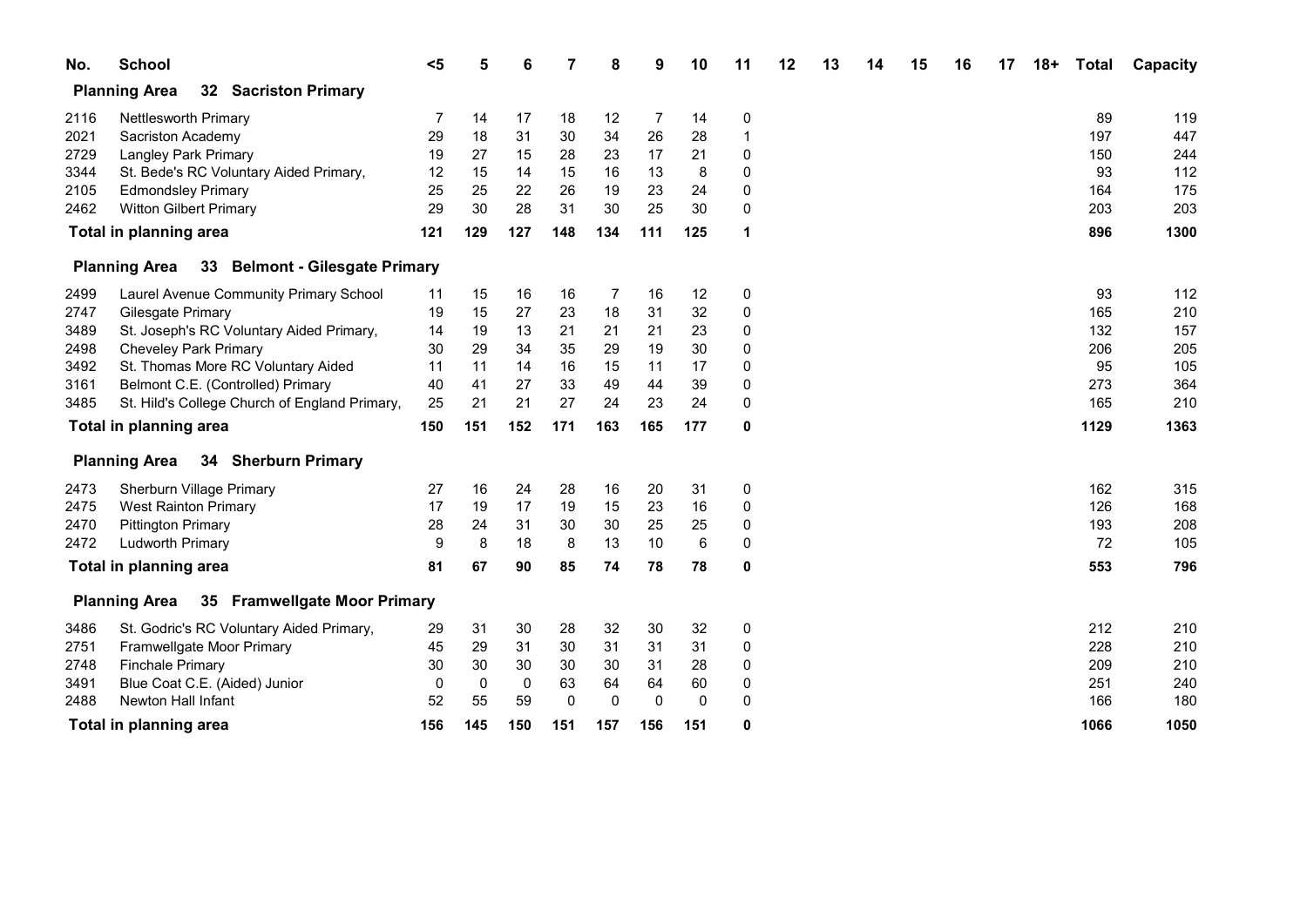| No.  | <b>School</b>                                                       | $5$ | 5           | 6   |     | 8           | 9           | 10          | 11       | 12 | 13 | 14 | 15 | 16 | 17 | $18+$ | <b>Total</b> | Capacity |
|------|---------------------------------------------------------------------|-----|-------------|-----|-----|-------------|-------------|-------------|----------|----|----|----|----|----|----|-------|--------------|----------|
|      | <b>Planning Area</b><br>36<br><b>Durham East Primary</b>            |     |             |     |     |             |             |             |          |    |    |    |    |    |    |       |              |          |
| 2372 | Coxhoe Primary                                                      | 45  | 50          | 40  | 48  | 50          | 38          | 40          | 0        |    |    |    |    |    |    |       | 311          | 266      |
| 2389 | Bowburn Infant and Nursery                                          | 47  | 39          | 45  | 0   | $\mathbf 0$ | $\mathbf 0$ | $\mathbf 0$ | 0        |    |    |    |    |    |    |       | 131          | 168      |
| 2362 | <b>Cassop Primary</b>                                               | 23  | 22          | 15  | 24  | 22          | 19          | 18          | 0        |    |    |    |    |    |    |       | 143          | 147      |
| 2388 | Bowburn Junior                                                      | 0   | $\mathbf 0$ | 0   | 56  | 56          | 37          | 45          | 0        |    |    |    |    |    |    |       | 194          | 224      |
|      | <b>Total in planning area</b>                                       | 115 | 111         | 100 | 128 | 128         | 94          | 103         | 0        |    |    |    |    |    |    |       | 779          | 805      |
|      | <b>Durham Central Primary</b><br><b>Planning Area</b><br>37         |     |             |     |     |             |             |             |          |    |    |    |    |    |    |       |              |          |
| 3167 | Shincliffe C.E. (Controlled) Primary                                | 30  | 29          | 30  | 28  | 28          | 27          | 29          | 0        |    |    |    |    |    |    |       | 201          | 210      |
| 3168 | Durham St. Margaret's C.E. (Controlled)                             | 58  | 58          | 61  | 59  | 59          | 60          | 60          | 0        |    |    |    |    |    |    |       | 415          | 420      |
| 2481 | <b>Neville's Cross Primary</b>                                      | 33  | 42          | 45  | 46  | 39          | 42          | 30          | 0        |    |    |    |    |    |    |       | 277          | 294      |
| 3165 | St. Oswald's C.E. (Aided) Primary                                   | 21  | 18          | 19  | 18  | 20          | 20          | 16          | 0        |    |    |    |    |    |    |       | 132          | 105      |
|      | Total in planning area                                              | 142 | 147         | 155 | 151 | 146         | 149         | 135         | 0        |    |    |    |    |    |    |       | 1025         | 1029     |
|      | 38<br><b>Durham West Primary</b><br><b>Planning Area</b>            |     |             |     |     |             |             |             |          |    |    |    |    |    |    |       |              |          |
| 2453 | New Brancepeth Primary                                              | 22  | 11          | 14  | 20  | 12          | 19          | 12          | 0        |    |    |    |    |    |    |       | 110          | 124      |
| 3488 | St. Joseph's RC Voluntary Aided Primary,                            | 15  | 10          | 16  | 15  | 18          | 12          | 14          | 0        |    |    |    |    |    |    |       | 100          | 105      |
| 3483 | Our Lady Queen of Martyrs' RC Voluntary                             | 12  | 12          | 15  | 12  | 12          | 15          | 11          | 0        |    |    |    |    |    |    |       | 89           | 103      |
| 2477 | <b>Bearpark Primary</b>                                             | 16  | 18          | 18  | 16  | 14          | 14          | 12          | 0        |    |    |    |    |    |    |       | 108          | 119      |
| 3406 | Esh C.E. (Aided) Primary                                            | 15  | 12          | 18  | 13  | 14          | 14          | 10          | 0        |    |    |    |    |    |    |       | 96           | 105      |
| 3407 | St. Michael's RCc Voluntary Aided Primary,                          | 19  | 29          | 28  | 27  | 28          | 26          | 25          | 0        |    |    |    |    |    |    |       | 182          | 175      |
| 3519 | <b>Silver Tree Primary</b>                                          | 30  | 22          | 25  | 24  | 28          | 21          | 26          | 0        |    |    |    |    |    |    |       | 176          | 210      |
| 2497 | <b>Esh Winning Primary</b>                                          | 38  | 34          | 35  | 27  | 33          | 36          | 31          | $\Omega$ |    |    |    |    |    |    |       | 234          | 266      |
|      | <b>Total in planning area</b>                                       | 167 | 148         | 169 | 154 | 159         | 157         | 141         | 0        |    |    |    |    |    |    |       | 1095         | 1207     |
|      | <b>Brandon - Langley Moor Primary</b><br><b>Planning Area</b><br>39 |     |             |     |     |             |             |             |          |    |    |    |    |    |    |       |              |          |
| 3481 | St. Patrick's RC Voluntary Aided Primary,                           | 10  | 15          | 13  | 15  | 12          | 12          | 13          | 0        |    |    |    |    |    |    |       | 90           | 105      |
| 3525 | <b>Brandon Primary School</b>                                       | 37  | 30          | 47  | 44  | 39          | 34          | 35          | 0        |    |    |    |    |    |    |       | 266          | 385      |
| 2455 | <b>Langley Moor Primary</b>                                         | 30  | 30          | 27  | 31  | 27          | 30          | 22          | 0        |    |    |    |    |    |    |       | 197          | 227      |
| 2015 | <b>Browney Primary</b>                                              | 18  | 22          | 19  | 20  | 12          | 18          | 28          | $\Omega$ |    |    |    |    |    |    |       | 137          | 119      |
|      | Total in planning area                                              | 95  | 97          | 106 | 110 | 90          | 94          | 98          | 0        |    |    |    |    |    |    |       | 690          | 836      |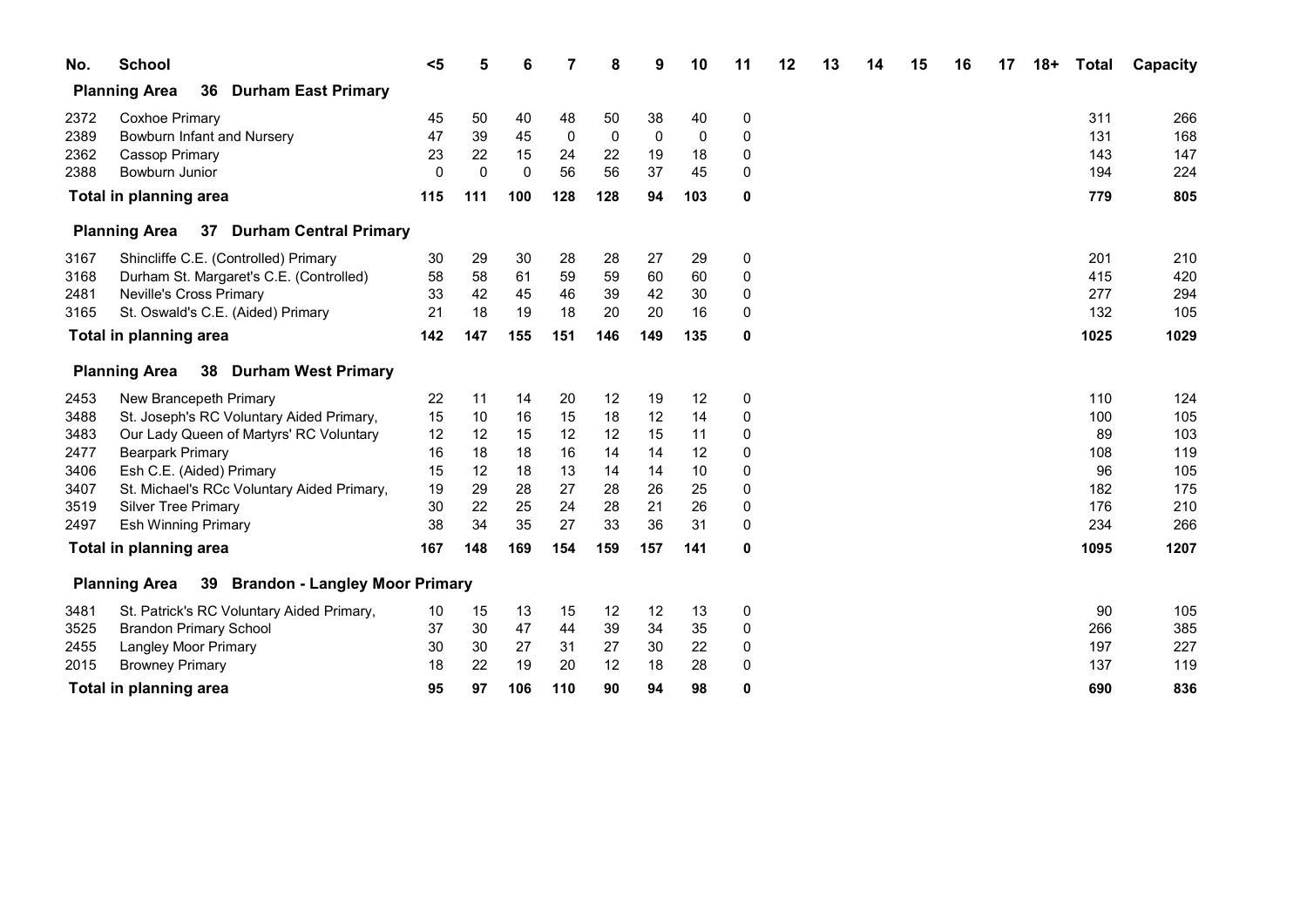| No.          | <b>School</b>                                             | $5$      | 5        | 6        |          | 8           | 9            | 10       | 11          | 12          | 13          | 14  | 15  | 16          | 17          | $18+$          | <b>Total</b> | Capacity   |
|--------------|-----------------------------------------------------------|----------|----------|----------|----------|-------------|--------------|----------|-------------|-------------|-------------|-----|-----|-------------|-------------|----------------|--------------|------------|
|              | <b>Planning Area</b><br>40 Chester le Street East Primary |          |          |          |          |             |              |          |             |             |             |     |     |             |             |                |              |            |
| 2126<br>2146 | Woodlea Primary<br><b>Bournmoor Primary</b>               | 26<br>15 | 29<br>17 | 30<br>10 | 28<br>21 | 29<br>15    | 29<br>19     | 29<br>13 | 0<br>0      |             |             |     |     |             |             |                | 200<br>110   | 202<br>140 |
| 2107         | Lumley Junior                                             | 0        | 0        | 0        | 31       | 46          | 35           | 45       | 0           |             |             |     |     |             |             |                | 157          | 196        |
| 2108         | Lumley Medway Infant                                      | 47       | 46       | 53       | $\Omega$ | $\mathbf 0$ | $\mathbf{0}$ | 0        | 0           |             |             |     |     |             |             |                | 146          | 150        |
|              | Total in planning area                                    | 88       | 92       | 93       | 80       | 90          | 83           | 87       | 0           |             |             |     |     |             |             |                | 613          | 688        |
|              | 41 East Durham Secondary<br><b>Planning Area</b>          |          |          |          |          |             |              |          |             |             |             |     |     |             |             |                |              |            |
| 4693         | St. Bede's Catholic Comprehensive                         |          |          |          |          |             |              | 0        | 109         | 76          | 88          | 122 | 106 | 32          | 34          | 4              | 571          | 1013       |
| 4019         | Seaham School of Technology                               |          |          |          |          |             |              | 0        | 243         | 229         | 242         | 177 | 158 | 0           | 0           | $\mathbf{0}$   | 1049         | 1200       |
| 4003         | Endeavour Academy                                         |          |          |          |          |             |              | 0        | $\mathbf 0$ | $\mathbf 0$ | $\mathbf 0$ | 0   | 12  | 0           | 0           | $\mathbf{0}$   | 12           | 40         |
| 4214         | Dene Community School of Technology                       |          |          |          |          |             |              | 0        | 122         | 147         | 124         | 116 | 115 | 0           | 0           | $\mathbf{0}$   | 624          | 960        |
| 4280         | Easington Academy                                         |          |          |          |          |             |              | 0        | 153         | 152         | 161         | 139 | 136 | 0           | 0           | $\mathbf{0}$   | 741          | 828        |
| 4215         | The Academy at Shotton Hall                               |          |          |          |          |             |              | 0        | 249         | 247         | 279         | 248 | 208 | 0           | 0           | 0              | 1231         | 1152       |
|              | Total in planning area                                    |          |          |          |          |             |              | 0        | 876         | 851         | 894         | 802 | 735 | 32          | 34          | 4              | 4228         | 5193       |
|              | 42 North Durham Secondary<br><b>Planning Area</b>         |          |          |          |          |             |              |          |             |             |             |     |     |             |             |                |              |            |
| 4001         | Consett Academy                                           |          |          |          |          |             |              | 0        | 324         | 262         | 270         | 195 | 232 | 48          | 73          | 4              | 1408         | 1685       |
| 4000         | North Durham Academy                                      |          |          |          |          |             |              | 0        | 174         | 164         | 142         | 191 | 184 | 0           | 16          | $\overline{1}$ | 872          | 1701       |
| 4694         | St. Bede's Roman Catholic Voluntary Aided                 |          |          |          |          |             |              | 0        | 265         | 251         | 229         | 221 | 226 | 100         | 92          | 6              | 1390         | 1502       |
| 4099         | Tanfield School, Specialist College of                    |          |          |          |          |             |              | 0        | 169         | 164         | 131         | 107 | 109 | 0           | 0           | $\Omega$       | 680          | 772        |
|              | Total in planning area                                    |          |          |          |          |             |              | 0        | 932         | 841         | 772         | 714 | 751 | 148         | 181         | 11             | 4350         | 5660       |
|              | <b>Planning Area</b><br>43 Wear Valley Secondary          |          |          |          |          |             |              |          |             |             |             |     |     |             |             |                |              |            |
| 4128         | Parkside Sports College                                   |          |          |          |          |             |              | 0        | 186         | 162         | 181         | 159 | 138 | 0           | 0           | 0              | 826          | 985        |
| 4139         | Wolsingham School & Community College                     |          |          |          |          |             |              | 0        | 134         | 118         | 111         | 81  | 92  | 0           | 28          | $\mathbf 0$    | 564          | 1041       |
|              | Total in planning area                                    |          |          |          |          |             |              | 0        | 320         | 280         | 292         | 240 | 230 | 0           | 28          | 0              | 1390         | 2026       |
|              | <b>Teesdale Secondary</b><br><b>Planning Area</b><br>44   |          |          |          |          |             |              |          |             |             |             |     |     |             |             |                |              |            |
| 4007         | <b>Teesdale School</b>                                    |          |          |          |          |             |              | 0        | 104         | 107         | 103         | 113 | 75  | 47          | 26          | 0              | 575          | 1005       |
| 4008         | Staindrop School: An Academy                              |          |          |          |          |             |              | 0        | 55          | 86          | 98          | 109 | 113 | $\mathbf 1$ | $\mathbf 0$ | $\Omega$       | 462          | 771        |
|              | Total in planning area                                    |          |          |          |          |             |              | 0        | 159         | 193         | 201         | 222 | 188 | 48          | 26          | 0              | 1037         | 1776       |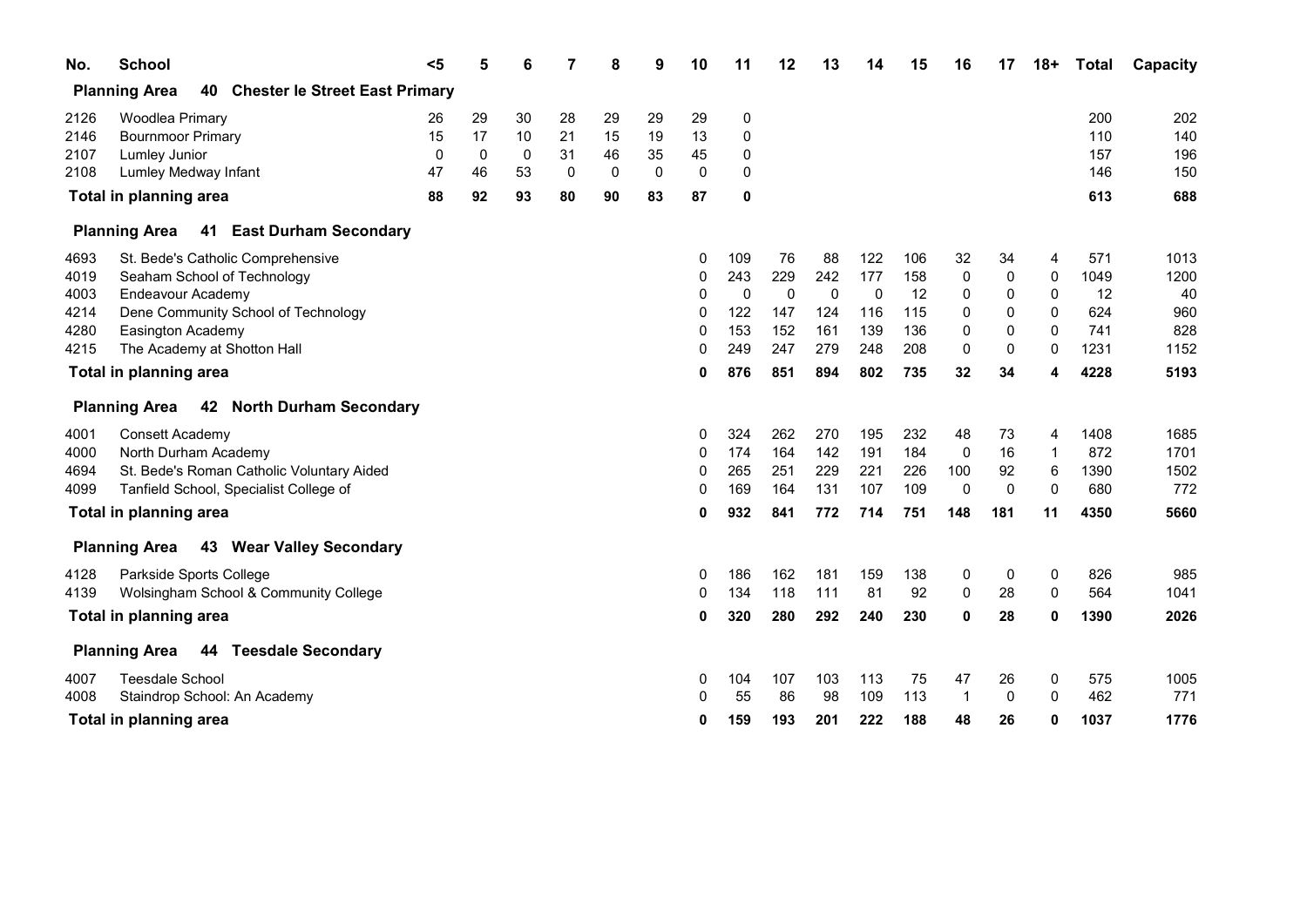| No.  | <b>School</b>                                                  | $5$ | 6 |  | 9 | 10 | 11  | 12  | 13  | 14  | 15  | 16          | 17          | $18+$        | <b>Total</b> | Capacity |
|------|----------------------------------------------------------------|-----|---|--|---|----|-----|-----|-----|-----|-----|-------------|-------------|--------------|--------------|----------|
|      | <b>Planning Area</b><br>45 Sedgefield Secondary                |     |   |  |   |    |     |     |     |     |     |             |             |              |              |          |
| 4231 | Sedgefield Community College                                   |     |   |  |   | 0  | 198 | 201 | 200 | 193 | 196 | 0           | 0           | 0            | 988          | 975      |
| 4218 | Wellfield School, Specialist Maths and                         |     |   |  |   | 0  | 187 | 157 | 166 | 128 | 103 | 0           | 0           | $\Omega$     | 741          | 900      |
|      | Total in planning area                                         |     |   |  |   | 0  | 385 | 358 | 366 | 321 | 299 | 0           | $\mathbf 0$ | 0            | 1729         | 1875     |
|      | 46 Central Durham Secondary<br><b>Planning Area</b>            |     |   |  |   |    |     |     |     |     |     |             |             |              |              |          |
| 4200 | Durham Johnston Comprehensive                                  |     |   |  |   | 0  | 263 | 264 | 265 | 266 | 236 | 182         | 155         | 10           | 1641         | 1548     |
| 4691 | St. Leonard's Roman Catholic Voluntary                         |     |   |  |   | 0  | 240 | 240 | 229 | 225 | 218 | 122         | 113         | 7            | 1394         | 1294     |
| 4185 | <b>Belmont Community School</b>                                |     |   |  |   | 0  | 159 | 159 | 144 | 138 | 155 | -1          | 0           | 0            | 756          | 853      |
| 4190 | Framwellgate School Durham                                     |     |   |  |   | 0  | 229 | 205 | 237 | 192 | 138 | 69          | 50          | 2            | 1122         | 1348     |
|      | Total in planning area                                         |     |   |  |   | 0  | 891 | 868 | 875 | 821 | 747 | 374         | 318         | 19           | 4913         | 5043     |
|      | Planning Area 47 Sacriston - Ushaw Moor Secondary              |     |   |  |   |    |     |     |     |     |     |             |             |              |              |          |
| 4192 | Durham Community Business College for                          |     |   |  |   | 0  | 69  | 60  | 56  | 77  | 53  | 1           | 0           | 0            | 316          | 779      |
| 4052 | <b>Fyndoune Community College</b>                              |     |   |  |   | 0  | 15  | 43  | 40  | 58  | 72  | $\mathbf 0$ | $\mathbf 0$ | $\Omega$     | 228          | 625      |
|      | Total in planning area                                         |     |   |  |   | O  | 84  | 103 | 96  | 135 | 125 | 1           | $\mathbf 0$ | 0            | 544          | 1404     |
|      | 48 Chester le Street Secondary<br><b>Planning Area</b>         |     |   |  |   |    |     |     |     |     |     |             |             |              |              |          |
| 4054 | The Hermitage                                                  |     |   |  |   | 0  | 228 | 212 | 195 | 192 | 192 | 59          | 40          | 2            | 1120         | 1039     |
| 4047 | Park View School                                               |     |   |  |   | 0  | 247 | 244 | 233 | 228 | 204 | 161         | 120         | 32           | 1469         | 1437     |
|      | Total in planning area                                         |     |   |  |   | 0  | 475 | 456 | 428 | 420 | 396 | 220         | 160         | 34           | 2589         | 2476     |
|      | 49<br><b>Planning Area</b><br><b>Bishop Auckland Secondary</b> |     |   |  |   |    |     |     |     |     |     |             |             |              |              |          |
| 4178 | King James I Academy                                           |     |   |  |   | 0  | 184 | 162 | 140 | 131 | 117 | 68          | 56          | 9            | 867          | 998      |
| 4162 | <b>Bishop Barrington School</b>                                |     |   |  |   | 0  | 164 | 160 | 163 | 137 | 148 | $\Omega$    | $\mathbf 0$ | $\mathbf 0$  | 772          | 826      |
| 4681 | St. John's Roman Catholic Voluntary Aided                      |     |   |  |   | 0  | 237 | 235 | 252 | 230 | 209 | 103         | 113         | 3            | 1382         | 1306     |
|      | Total in planning area                                         |     |   |  |   | 0  | 585 | 557 | 555 | 498 | 474 | 171         | 169         | 12           | 3021         | 3130     |
|      | 50 West Durham Secondary<br><b>Planning Area</b>               |     |   |  |   |    |     |     |     |     |     |             |             |              |              |          |
| 4009 | Whitworth Park School and Sixth Form College                   |     |   |  |   | 0  | 152 | 144 | 158 | 164 | 180 | 0           | 0           | 0            | 798          | 1424     |
| 4150 | Ferryhill Business and Enterprise College                      |     |   |  |   | 0  | 150 | 165 | 128 | 131 | 112 |             | $\mathbf 0$ | $\mathbf{0}$ | 687          | 881      |
|      | Total in planning area                                         |     |   |  |   | 0  | 302 | 309 | 286 | 295 | 292 | 1           | 0           | 0            | 1485         | 2305     |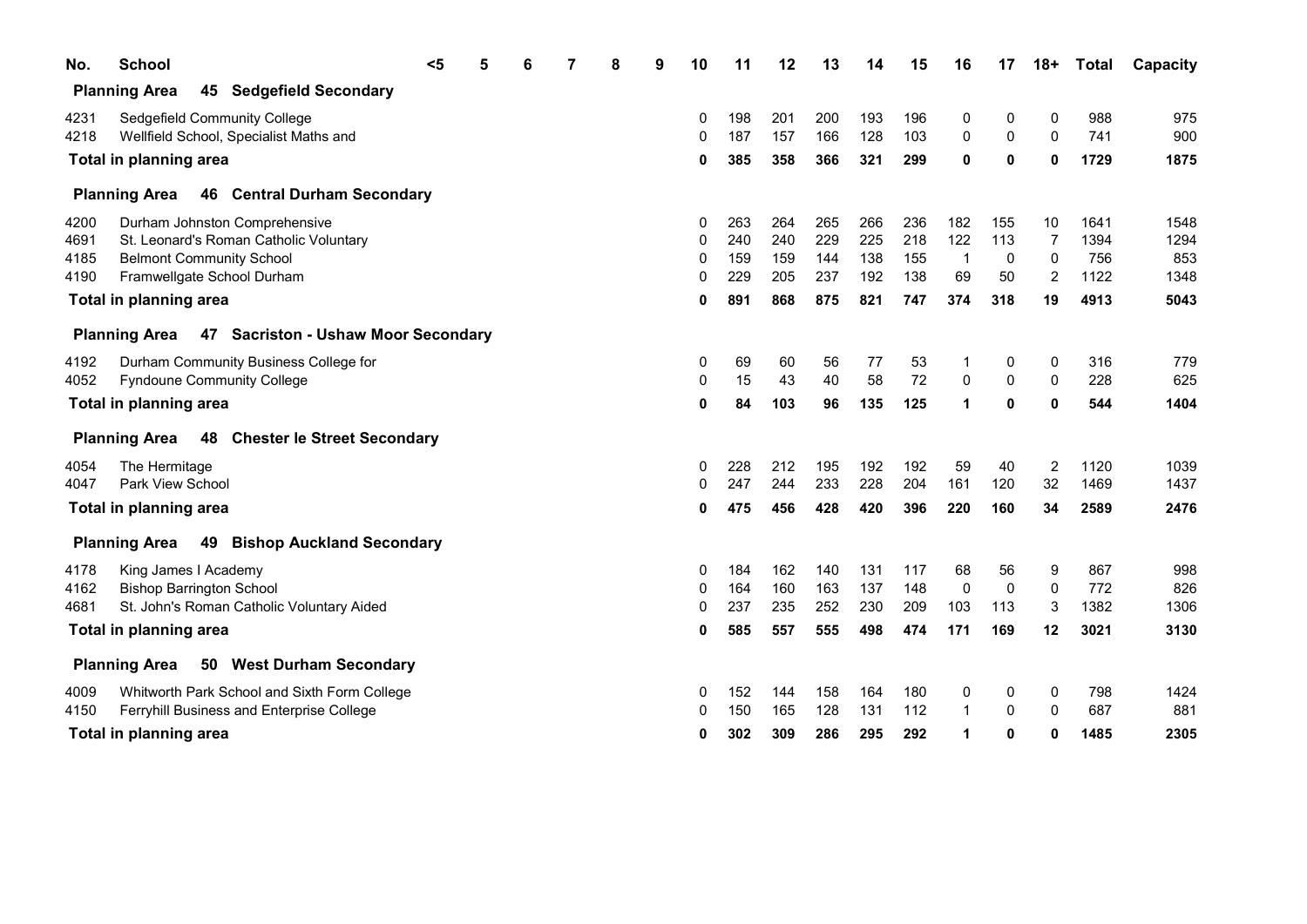| No.  | <b>School</b>                                          | $<$ 5 | -5 |  | 9 | 10 | 11  | 12  | 13  | 14  | 15  | 16 | - 17 | 18+ | Total | Capacity |
|------|--------------------------------------------------------|-------|----|--|---|----|-----|-----|-----|-----|-----|----|------|-----|-------|----------|
|      | 51 South West Durham Secondary<br><b>Planning Area</b> |       |    |  |   |    |     |     |     |     |     |    |      |     |       |          |
| 4176 | Greenfield Community College, A Specialist             |       |    |  |   |    | 199 | 197 | 191 | 179 | 168 |    |      |     | 935   | 1754     |
| 4175 | Woodham Academy                                        |       |    |  |   | 0. | 148 | 148 | 177 | 139 | 120 |    |      |     | 732   | 1223     |
| 4006 | UTC South Durham                                       |       |    |  |   |    |     |     |     | 133 | 142 | 52 | 27   |     | 356   | 600      |
|      | Total in planning area                                 |       |    |  |   | 0  | 347 | 345 | 368 | 451 | 430 | 53 |      |     | 2023  | 3577     |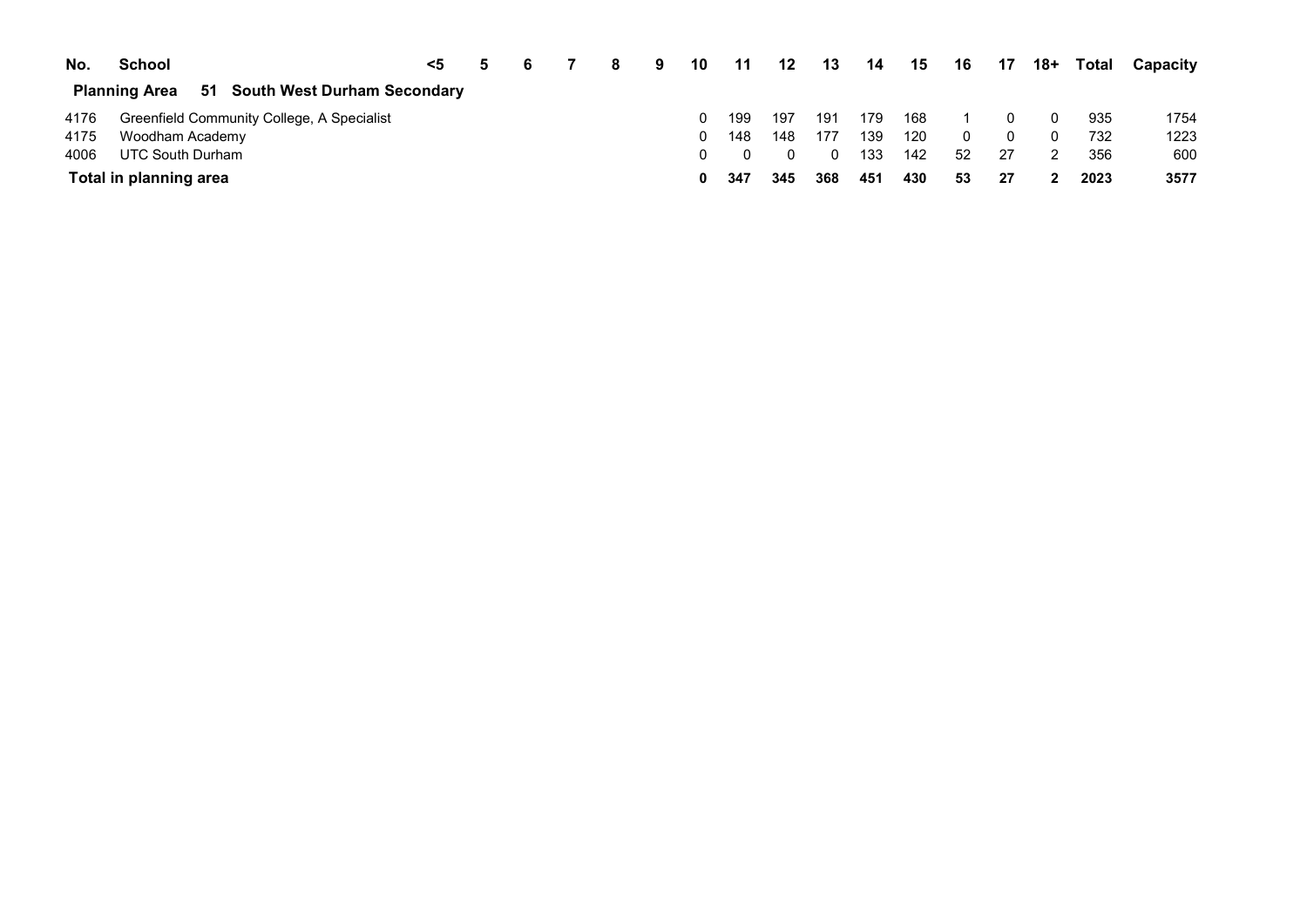# Comprehensive School Roll Totals by Pupil Age School Census October 2018

| No.  | <b>School</b>                                  | 10 | 11       | 12   | 13           | 14   | 15   | 16       | 17          | $18+$          | Total | Capacity |
|------|------------------------------------------------|----|----------|------|--------------|------|------|----------|-------------|----------------|-------|----------|
| 4000 | North Durham Academy                           | 0  | 174      | 164  | 142          | 191  | 184  | 0        | 16          |                | 872   | 1701     |
| 4001 | Consett Academy                                |    | 324      | 262  | 270          | 195  | 232  | 48       | 73          | 4              | 1408  | 1685     |
| 4003 | Endeavour Academy                              |    | 0        | 0    | 0            | 0    | 12   | 0        | 0           | $\Omega$       | 12    | 40       |
| 4006 | <b>UTC South Durham</b>                        |    | $\Omega$ | 0    | $\mathbf{0}$ | 133  | 142  | 52       | 27          | 2              | 356   | 600      |
| 4007 | <b>Teesdale School</b>                         |    | 104      | 107  | 103          | 113  | 75   | 47       | 26          | 0              | 575   | 1005     |
| 4008 | Staindrop School: An Academy                   |    | 55       | 86   | 98           | 109  | 113  |          | 0           | 0              | 462   | 771      |
| 4009 | Whitworth Park School and Sixth Form College   |    | 152      | 144  | 158          | 164  | 180  | 0        | 0           | 0              | 798   | 1424     |
| 4019 | Seaham School of Technology                    |    | 243      | 229  | 242          | 177  | 158  | 0        | $\mathbf 0$ | 0              | 1049  | 1200     |
| 4047 | <b>Park View School</b>                        |    | 247      | 244  | 233          | 228  | 204  | 161      | 120         | 32             | 1469  | 1437     |
| 4052 | <b>Fyndoune Community College</b>              |    | 15       | 43   | 40           | 58   | 72   | 0        | 0           | 0              | 228   | 625      |
| 4054 | The Hermitage                                  |    | 228      | 212  | 195          | 192  | 192  | 59       | 40          | 2              | 1120  | 1039     |
| 4099 | Tanfield School, Specialist College of Science |    | 169      | 164  | 131          | 107  | 109  | $\Omega$ | 0           | 0              | 680   | 772      |
| 4128 | Parkside Sports College                        |    | 186      | 162  | 181          | 159  | 138  | 0        | $\Omega$    | $\Omega$       | 826   | 985      |
| 4139 | Wolsingham School & Community College          | n  | 134      | 118  | 111          | 81   | 92   | 0        | 28          | $\Omega$       | 564   | 1041     |
| 4150 | Ferryhill Business and Enterprise College      | O  | 150      | 165  | 128          | 131  | 112  |          | 0           | 0              | 687   | 881      |
| 4162 | <b>Bishop Barrington School</b>                |    | 164      | 160  | 163          | 137  | 148  | 0        | 0           | 0              | 772   | 826      |
| 4175 | Woodham Academy                                |    | 148      | 148  | 177          | 139  | 120  | 0        | 0           | 0              | 732   | 1223     |
| 4176 | Greenfield Community College, A Specialist     |    | 199      | 197  | 191          | 179  | 168  | 1        | 0           | 0              | 935   | 1754     |
| 4178 | King James I Academy                           |    | 184      | 162  | 140          | 131  | 117  | 68       | 56          | 9              | 867   | 998      |
| 4185 | <b>Belmont Community School</b>                |    | 159      | 159  | 144          | 138  | 155  |          | 0           | 0              | 756   | 853      |
| 4190 | Framwellgate School Durham                     |    | 229      | 205  | 237          | 192  | 138  | 69       | 50          | $\overline{c}$ | 1122  | 1348     |
| 4191 | Durham Sixth Form Centre                       |    | 0        | 0    | $\Omega$     | 0    | 0    | 741      | 591         | 54             | 1386  | 662      |
| 4192 | Durham Community Business College for          |    | 69       | 60   | 56           | 77   | 53   | 1        | 0           | 0              | 316   | 779      |
| 4200 | Durham Johnston Comprehensive                  | O. | 263      | 264  | 265          | 266  | 236  | 182      | 155         | 10             | 1641  | 1548     |
| 4214 | Dene Community School of Technology            | O. | 122      | 147  | 124          | 116  | 115  | 0        | 0           | 0              | 624   | 960      |
| 4215 | The Academy at Shotton Hall                    | n  | 249      | 247  | 279          | 248  | 208  | $\Omega$ | 0           | $\Omega$       | 1231  | 1152     |
| 4218 | Wellfield School, Specialist Maths and         |    | 187      | 157  | 166          | 128  | 103  | 0        | 0           | 0              | 741   | 900      |
| 4231 | Sedgefield Community College                   |    | 198      | 201  | 200          | 193  | 196  | 0        | 0           | 0              | 988   | 975      |
| 4280 | Easington Academy                              |    | 153      | 152  | 161          | 139  | 136  | $\Omega$ | $\Omega$    | 0              | 741   | 828      |
| 4681 | St. John's Roman Catholic Voluntary Aided      | n  | 237      | 235  | 252          | 230  | 209  | 103      | 113         | 3              | 1382  | 1306     |
| 4691 | St. Leonard's Roman Catholic Voluntary Aided   | ი  | 240      | 240  | 229          | 225  | 218  | 122      | 113         |                | 1394  | 1294     |
| 4693 | St. Bede's Catholic Comprehensive              | 0  | 109      | 76   | 88           | 122  | 106  | 32       | 34          | 4              | 571   | 1013     |
| 4694 | St. Bede's Roman Catholic Voluntary Aided      | 0  | 265      | 251  | 229          | 221  | 226  | 100      | 92          | 6              | 1390  | 1502     |
|      |                                                | 0  | 5356     | 5161 | 5133         | 4919 | 4667 | 1789     | 1534        | 136            | 28695 | 35127    |